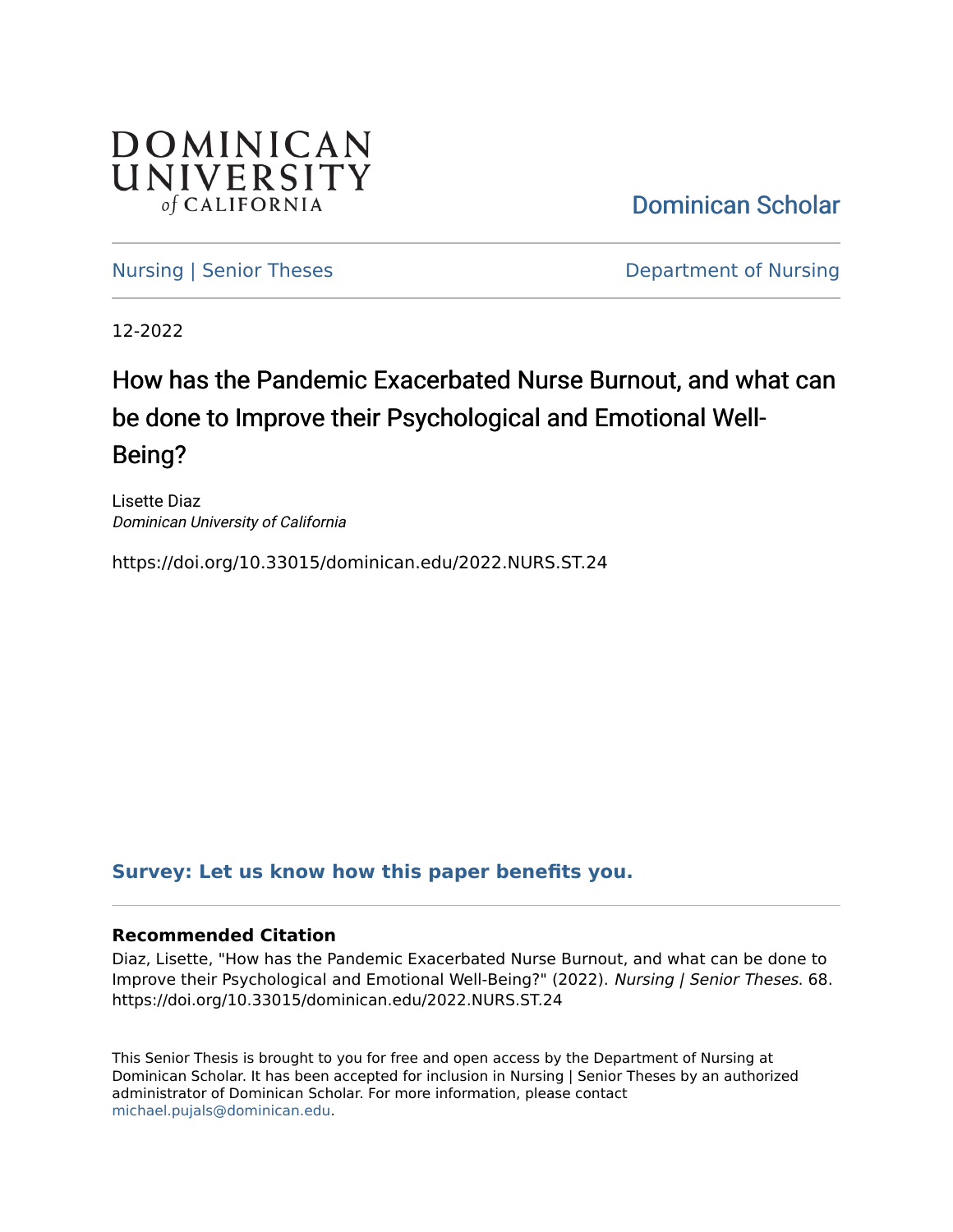## **How has the Pandemic Exacerbated Nurse Burnout, and what can be done to Improve**

## **their Psychological and Emotional Well-Being?**

Lisette Diaz

Department of Nursing, Dominican University of California

NURS 4500: Nursing Research and Thesis

Dr. Patricia Harris

April 27, 2022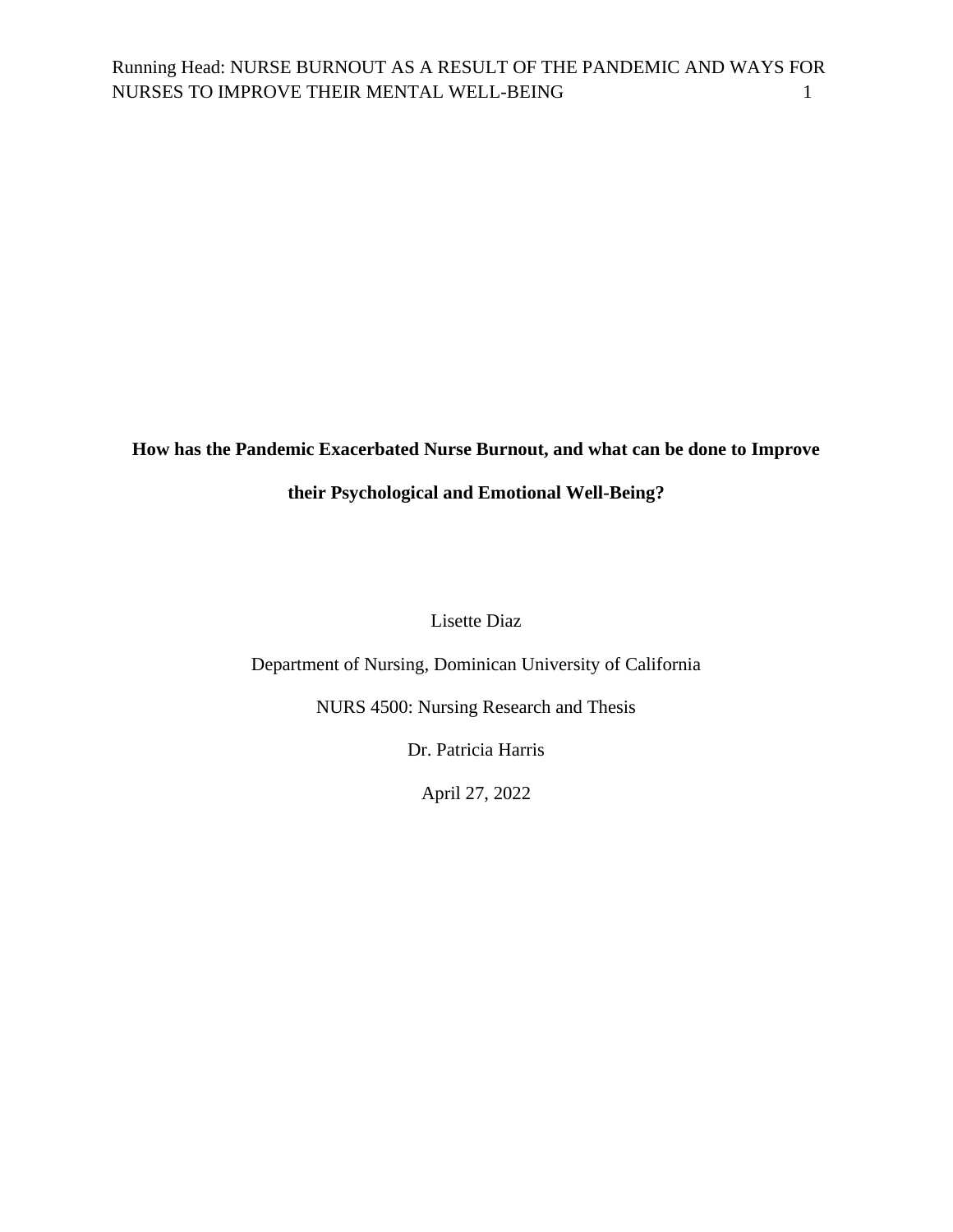#### **Acknowledgements**

To my family and friends who have given me all the support and love throughout my nursing school experience. I'd like to express my gratitude to my parents for being there and helping me reach my full potential, my professor Dr. Patricia Harris for guiding me through the process of this research, my advisor Debbie Daunt for mentoring me throughout my final stages of nursing school, and to all of my amazing friends that I have made throughout this outstanding journey. We did it!

Lisette Diaz, Fall '22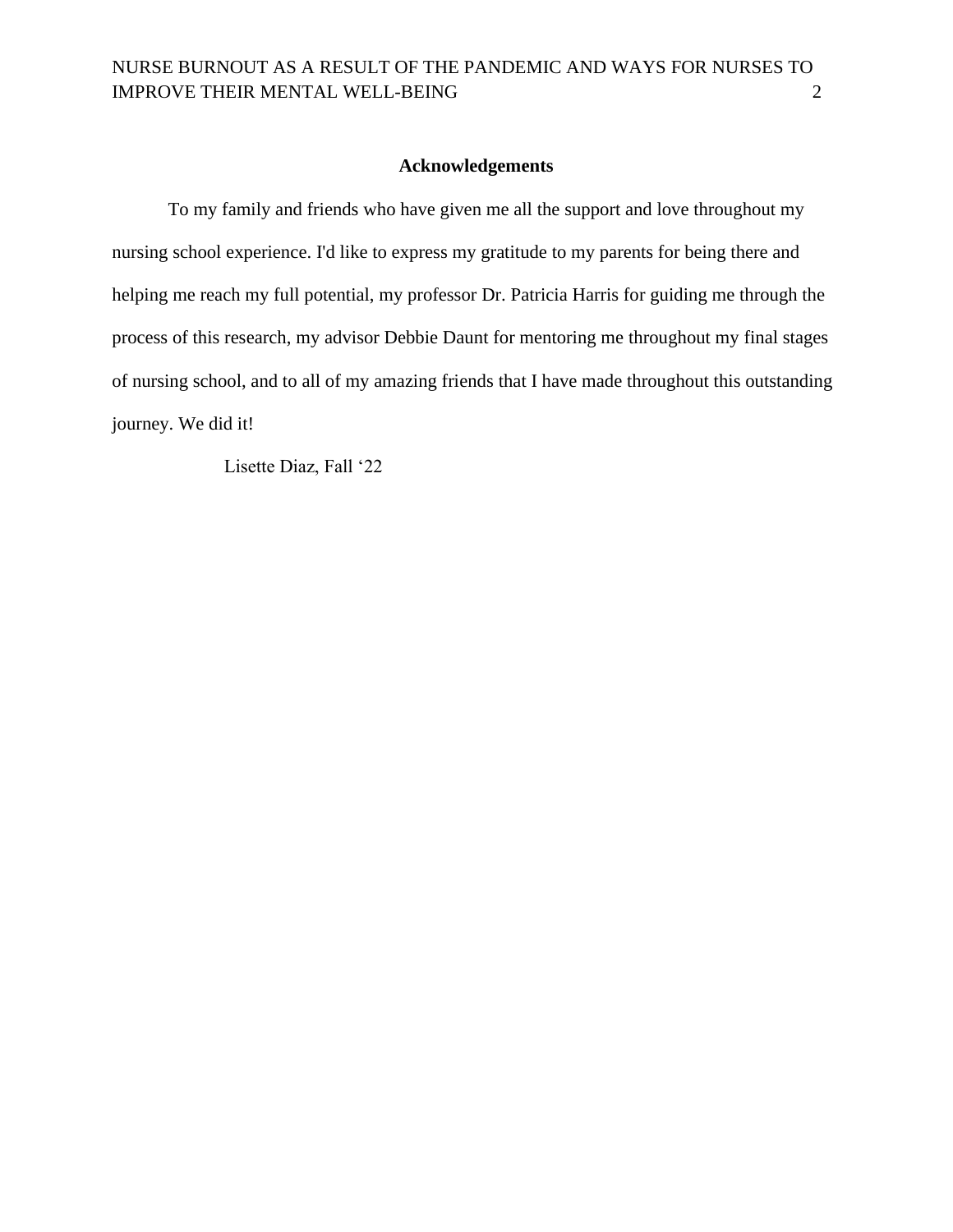#### **Abstract**

#### **Background**

The COVID-19 pandemic has affected millions of people, both emotionally and physically. Nurses are among the people who are most affected. The nurses' quality of life and the way they provide care has been changed by the pandemic. Nurses are so focused on providing the best possible care for their patients that they neglect to look after themselves. **Objective**

The purpose of this literature review is to identify and evaluate how the COVID-19 pandemic has affected nurses and their well-being. The significance of this research was to establish how the ongoing pandemic has impacted nurses' performance and emotional wellbeing due to burnout.

#### **Methods**

An online search was undertaken as part of a content analysis to see if there were any correlations between nurse burnout, professional work performance, and personal well-being. Keywords used in this search included: Nurse Burnout, COVID-19, Weariness, and Stress were used to find the majority of the study articles.

#### **Findings**

A total of six articles were used; this included cross sectional studies, observational studies, meta-analytic studies, and quantitative studies. Within these studies, it was found that most of the burnout was caused due to an increase in work hours, stress, fatigue, traumatic stress, inadequate administrative time, inability to separate work from personal time, and inadequate support from nursing staff (Richards, A. E., et al. 2021).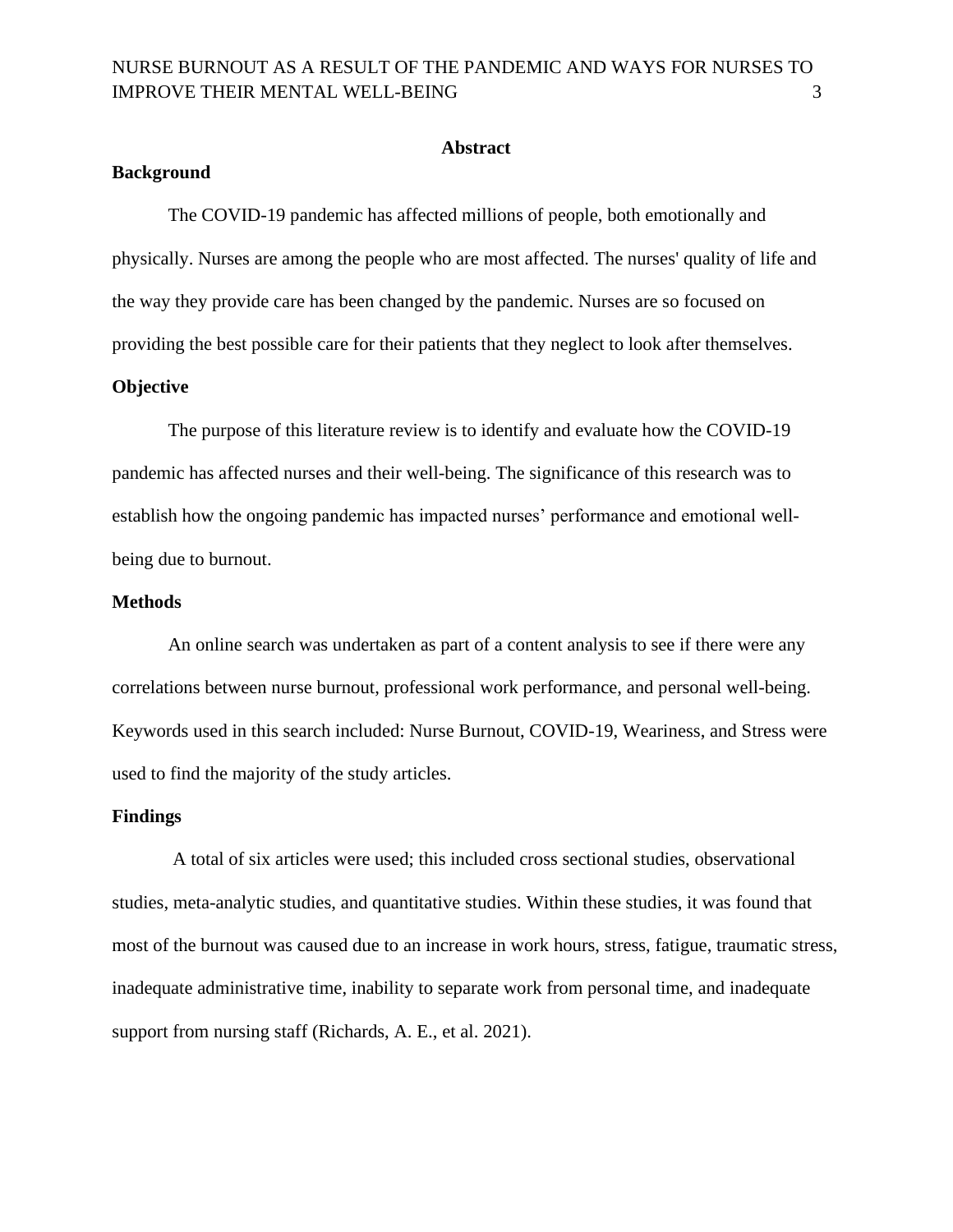#### **Conclusion**

This comprehensive evaluation of the literature revealed that nurse burnout is on the rise around the world, resulting in a significant increase in stress and exhaustion. A better work atmosphere, taking more breaks, talking to a professional (therapist), learning to manage stress, being able to separate work and home life, and avoiding superfluous work are all depicted as techniques to decrease burnout among nurses. As a profession that is known to help and advocate for patients, it is critical and necessary to create solutions that will help everyone in this field, especially our nurses.

#### **Proposal**

I propose to have a mixed quantitative and qualitative survey to collect new data from how the nurses in the previous studies have felt, after the study was first conducted, and to see if they would like to follow-up with an interview to be able to express their concerns.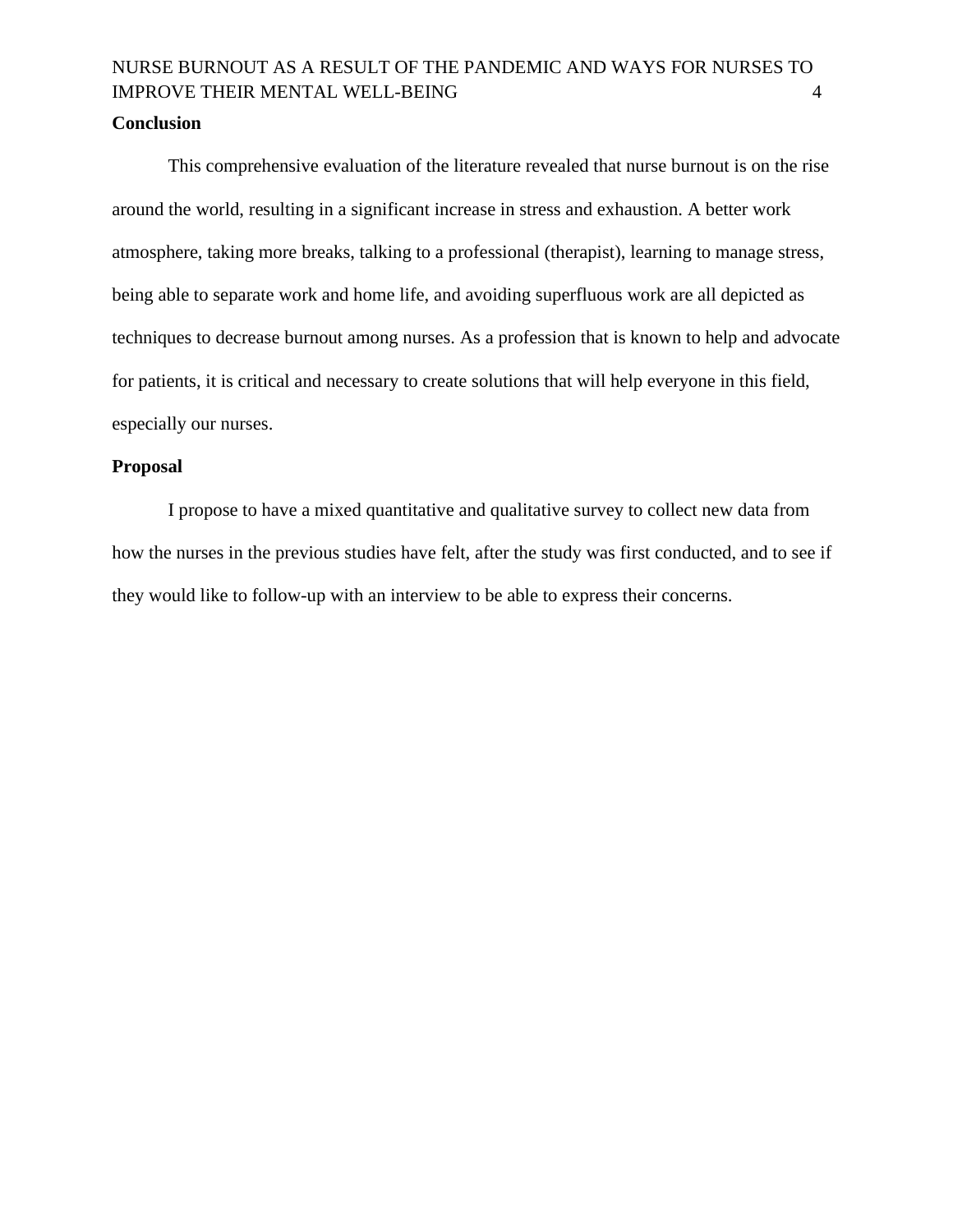## **Table of Contents**

| Abstract                                                          | 3              |
|-------------------------------------------------------------------|----------------|
| Introduction                                                      | 6              |
|                                                                   | 6              |
|                                                                   | $\overline{7}$ |
| Category 1: Burnout in Nursing before and during COVID-19         | 8              |
|                                                                   | 10             |
| Category 3: Improvement on Psychological and Emotional Well-Being | 12             |
|                                                                   | 15             |
|                                                                   | 15             |
| Methods                                                           | 16             |
|                                                                   | 19             |
| Data Analysis                                                     | 20             |
|                                                                   | 20             |
| Conclusion                                                        | 21             |
| References                                                        | 22             |
|                                                                   | 24             |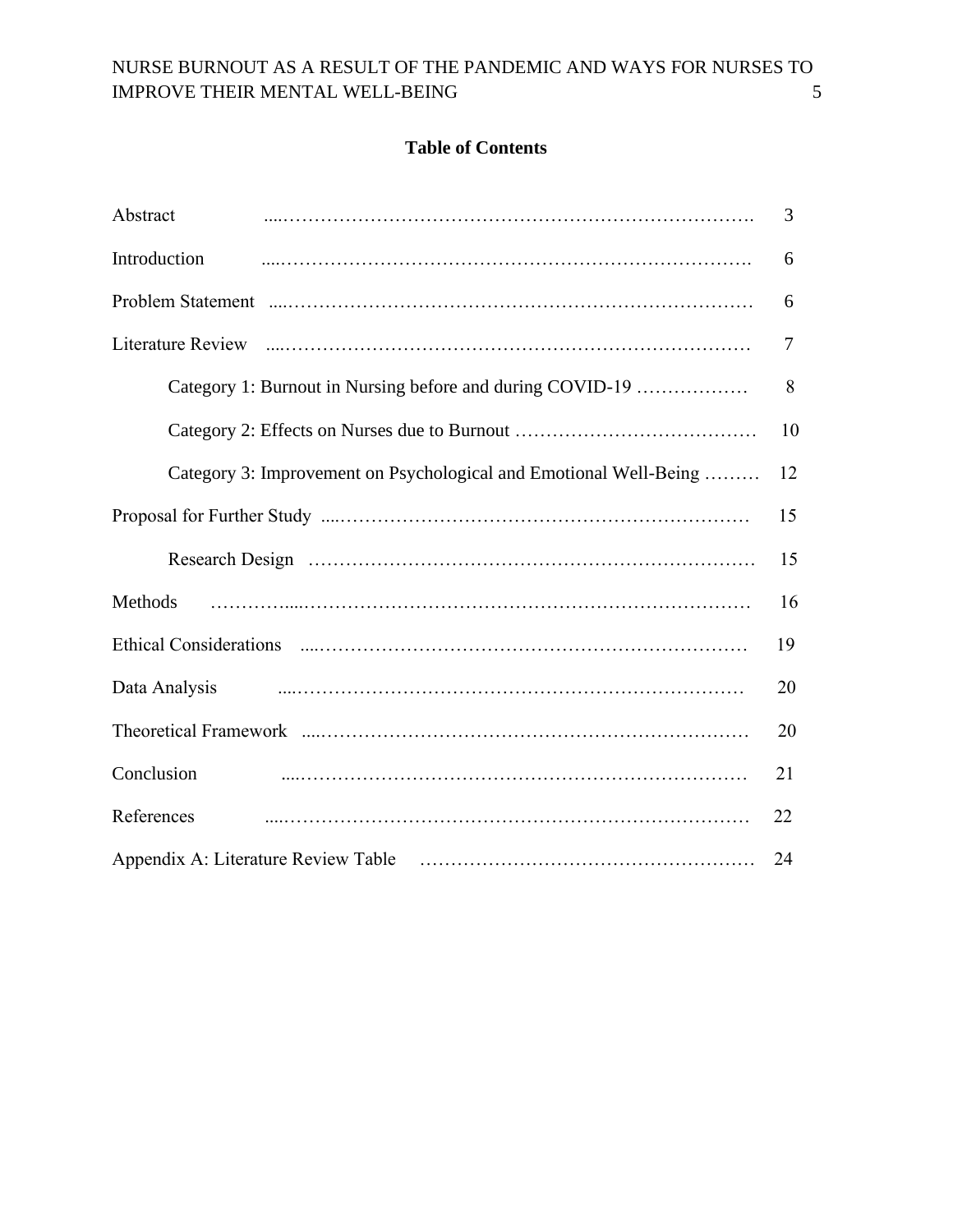#### **Introduction**

Millions of individuals have been afflicted by the COVID-19 pandemic, both emotionally and physically. Nurses are among those who are being impacted the hardest. Burnout among nurses is starting to become a national issue due to the pandemic that has been going on for the past two years. This pandemic has affected the nurses' way of living and their way of providing care. Burnout is defined as a syndrome conceptualized as resulting from chronic workplace stress that has not been successfully managed and is characterized by three dimensions: feelings of energy depletion or exhaustion; increased mental distance from one's job, or feelings of negativism related to one's job; and reduced professional efficacy (WHO, 2019).

With personal experience, many of the nurses that I have worked with mention how hard it is to be working under the pressure of the pandemic. One nurse in particular mentioned to me that nurses are slowly starting to leave, causing them to be short staffed and having to work more days and long hours in order to meet the demands. Although they have tried to bring this up to their management, all management does is reward their employees by giving them awards or free food as an incentive for all of their hard work.

#### **Problem Statement**

Nurses perform tasks that require tremendous amounts of professional knowledge and technical skills in order to meet the patients needs. According to a study, nurses experience elevated stress in the course of providing continuous care for patients 24 hours a day, as well as contacting and communicating with many medical staff and family members (Epp K, 2012). Nurses are so focused on giving their patients the finest possible care that they forget to look after themselves. Because of how busy they are working shifts back-to-back, especially with the number of nurses leaving, they may believe they don't have time to care for their own health.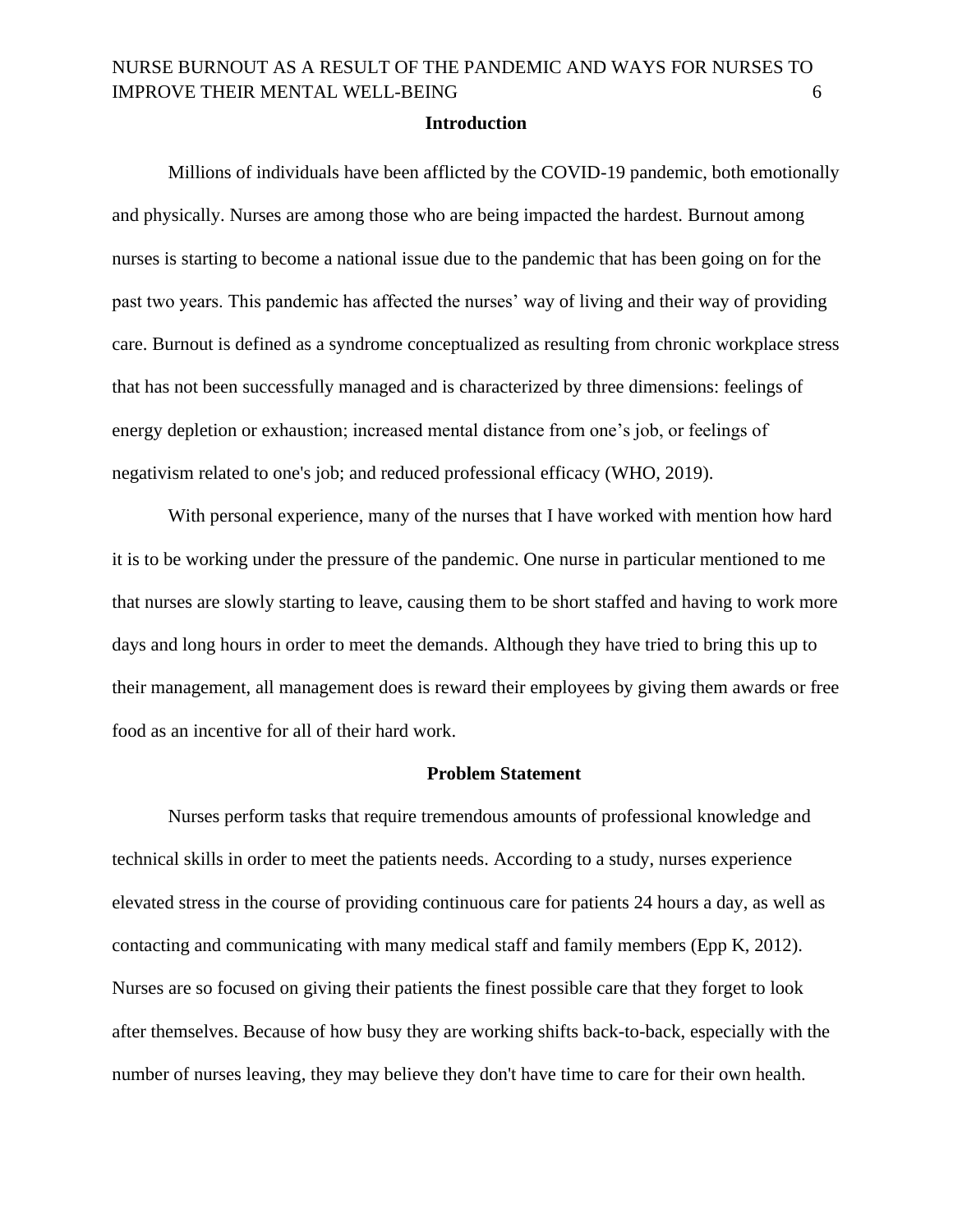With this problem, this paper examines how the pandemic exacerbated nurse burnout, and what can be done to improve their psychological and emotional well-being?

#### **Literature Review**

During this literature review, the main focus question was "how has the pandemic exacerbated nurse burnout, and what can be done to improve their psychological and emotional well-being?". The objective for this paper was to see how the pandemic has affected nurse burnout and ways that nurses can improve their well-being.

While doing my research for this paper, I focused on using reliable databases. The main one that was used was Iceberg, which is a database specifically used at Dominican that allows us to search for different topics and provides articles, journals, books, etc. regarding the topic that is being researched. I primarily focused on using terms such as, "nurse burnout, COVID-19, stress, fatigue, and studies". While doing this search, I was able to find primary articles that were needed to focus my research on. I was able to find six primary sources and two secondary sources that focused exactly on my topic. The way the articles were chosen was that I looked specifically for studies regarding the pandemic and nurse burnout. Within those studies, I focused on the location of the where the study took place and the different outcomes that resulted within that study.

In this paper, I will be focusing on the six primary sources in which research studies were conducted, worldwide, and the outcomes that occurred within that study. While reviewing these primary sources, I narrowed them down into three categories for this paper. Those categories include, burnout in nursing before and during COVID-19, effects on nurses due to burnout, and improvement on physiological and emotional well being for nurses. In the first category, I will narrow my focus to how nurses were affected with burnout before the pandemic and then during the pandemic. In my second category, I will specify the effects nurses have had mentally due to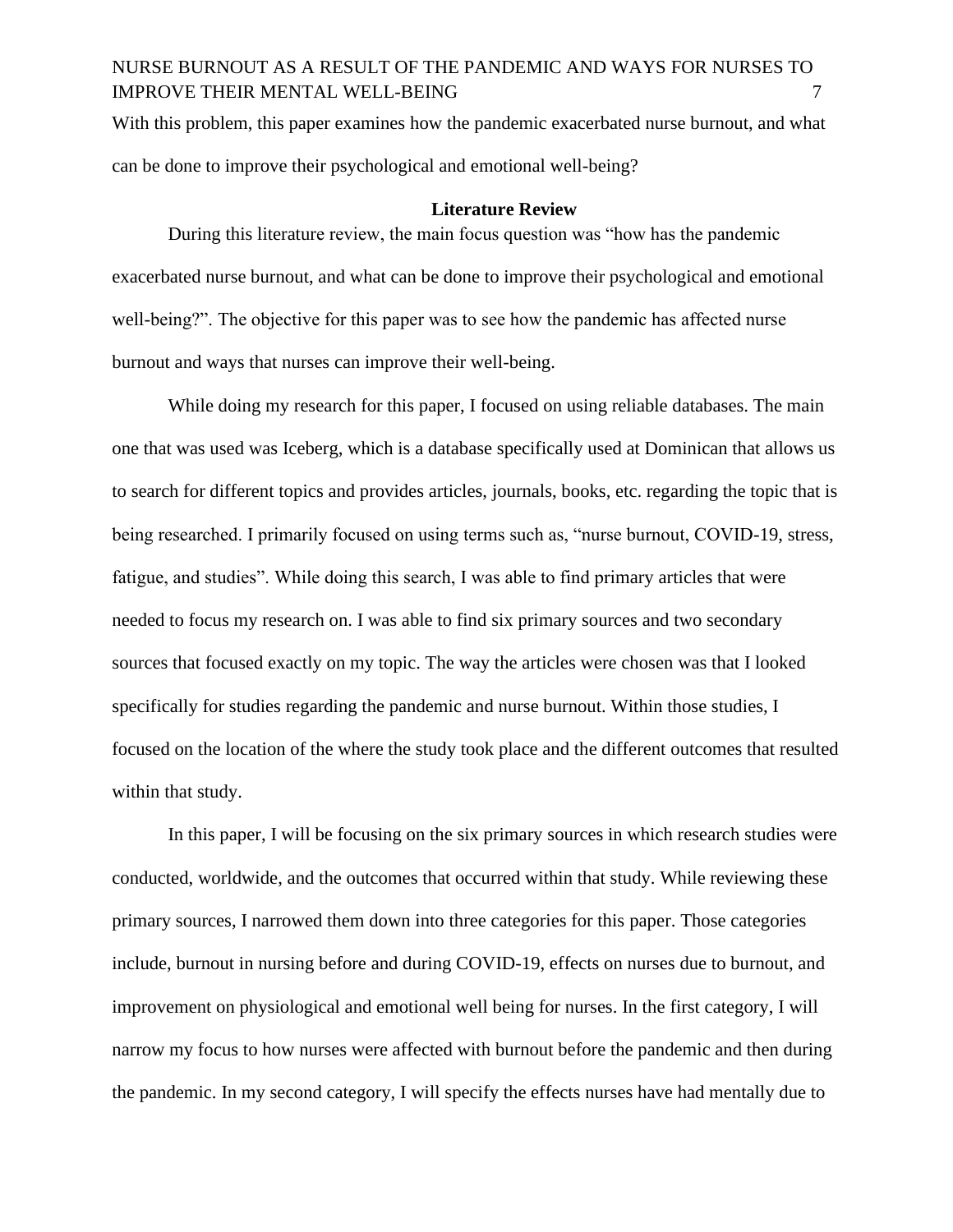burnout and other ways it has affected them. Lastly, my final category will focus on what nurses have done, so far, to improve their mental well-being, as well as other ways that nurses can improve their emotional and psychological health.

#### **Burnout in Nursing before and during COVID-19**

Within this category, the primary focus will include distinguishing burnout among nurses before and during the pandemic of COVID-19. I focused on choosing two primary articles for this category in which one talks about how burnout has affected nurses even before COVID-19 and how burnout is affecting nurses during the pandemic. The goal of this category is to focus on the differences and similarities between these two articles and their final outcomes. The reason that these two specific articles were chosen were because they were the ones that related most to this detailed search. The articles include a meta-analytic study and an observational study in which they both focused on nurses working in hospitals and factors that lead to overall burnout.

A meta-analytic study on levels of burnout and risk factors in medical area nurses was done to examine burnout prevalence rate among nurses from different medical areas (Molina-Praena, et al. 2018). The aim of this study was to analyze associated factors to the prevalence of each rate. This study took place in 2018 and had a systematic review, with meta-analysis, in which they looked through different scientific databases, which included: PubMed, Medical Complete, Scopus, LILACS, CUIDEN, CINAHL, PsycINFO, and ProQuest Health (Molina-Praena, et al. 2018). Although scientific databases were the main target for this study, they also gathered information from 6092 nurses from different specialties to obtain any important values that could be combined with the original findings.

According to the results of this study, medical area nurses are mostly affected in those who are single, those who have multiple employment, those who suffer from work overload, and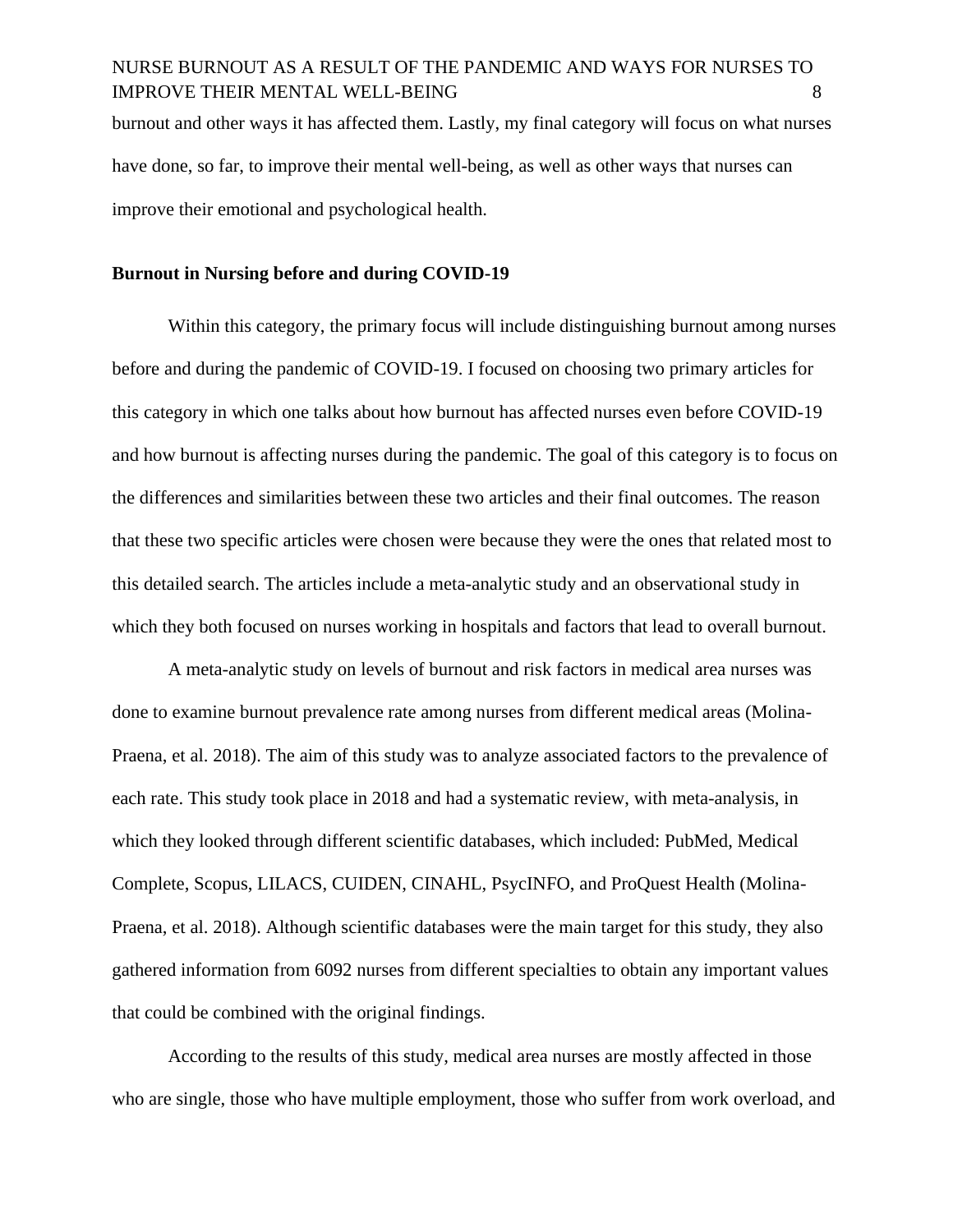those who have had relatively little experience in the field. The most significant finding is that nurses who suffer from work overload and recent hires are the ones who will be more at risk to develop burnout. Within this article, it emphasizes how nurses are in charge of so many tasks besides providing care for the patients, such as having to document and perform computer skills that need to be completed every so often while they are still providing care for each of their patients. Nurses who got hired will be stressing over how to do certain tasks or how to approach certain things without having much experience. Furthermore, it was also shown that factors contributing to burnout included high emotional exhaustion, high depersonalization, and inadequate personal accomplishments (Molina-Praena, et al. 2018).

An observational study was done on chronic hospital nurse understaffing and then COVID-19 appearing. The focus of this study was to determine whether staffing varies across hospitals and the consequences of patient outcomes as a result of understaffing in New York and Illinois (Lasater, K.B. et al. 2021). This research was conducted between December of 2019 to February of 2020, in which they focused on 433 hospitals primarily in New York and Illinois. They took two different samples from nurses who had direct-care with patients and their associations that related to job outcomes due to understaffing and COVID-19. In the first sample, they had nurses working on medical-surgical units take the survey and in the second sample they had ICU nurses take the survey. In the survey, they were asked to rate their quality of care (excellent to poor), a letter grade to determine safety (A-F), types of procedures that were done, if patient information was lost during handoffs, administering medications or performing procedures on time (Lasater, K.B. et al. 2021).

Within the results, it was found that these two states were already struggling with high patient workload and frequent failures which was due to understaffing. However, as soon as the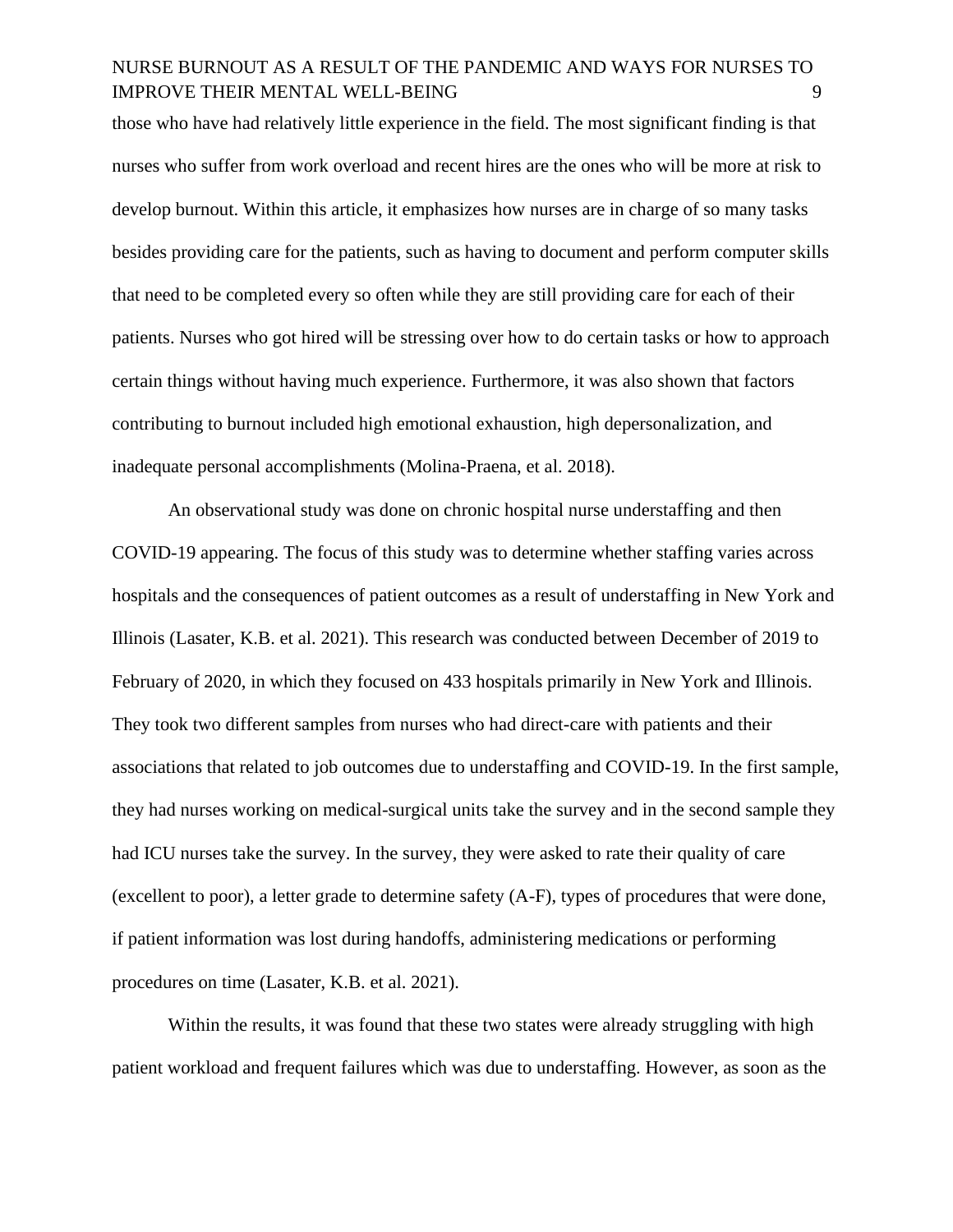COVID-19 surge began, it became more intense for the nurses as the patient to nurse ratios dramatically increased from 3.3 to 9.7 (Lasater, K.B. et al. 2021). More than half of the nurses were experiencing high burnout rates and one in four nurses were planning to leave their job because of this. Over two thirds of nurses stated that they would not recommend their hospitals to family and friends who needed all the appropriate care due to safety issues (Lasater, K.B. et al. 2021). It was emphasized that unfavorable patient and nurse outcomes were associated with poor understaffing in nurses. The patients were not receiving the quality of care they needed because of the burnout nurses had due to understaffing.

Although the main focus of these two articles was about burnout related to nursing before and during the pandemic, these articles focused on other factors that contributed to these outcomes. Both of these articles focused on the main issue but also went into detail about other problems that focused on the relationship between nurses and patients, the quality of care that was demonstrated, and the overall outcomes that were pieced together to give us the final results.

#### **Effects on Nurses due to Burnout**

In this category, the main focus will be to focus on the different effects that nurses have due to burnout. The primary effect focuses on factors contributing to mental health. Two articles were chosen for this specific category. One of the articles focused on a cross sectional study that was done in Ethiopia while the other article was a quantitative daily diary. The aim of this category was to see how the effects of burnout have mentally affected nurses. Both of these articles were chosen for this category because they directed their studies towards this topic.

A cross sectional study was done in Ethiopia to figure out the associated factors among nurses, due to burnout, in public hospitals. This study was conducted in Eastern Ethiopia during February 1-29 of 2020 to determine the magnitude of burnout and their associated factors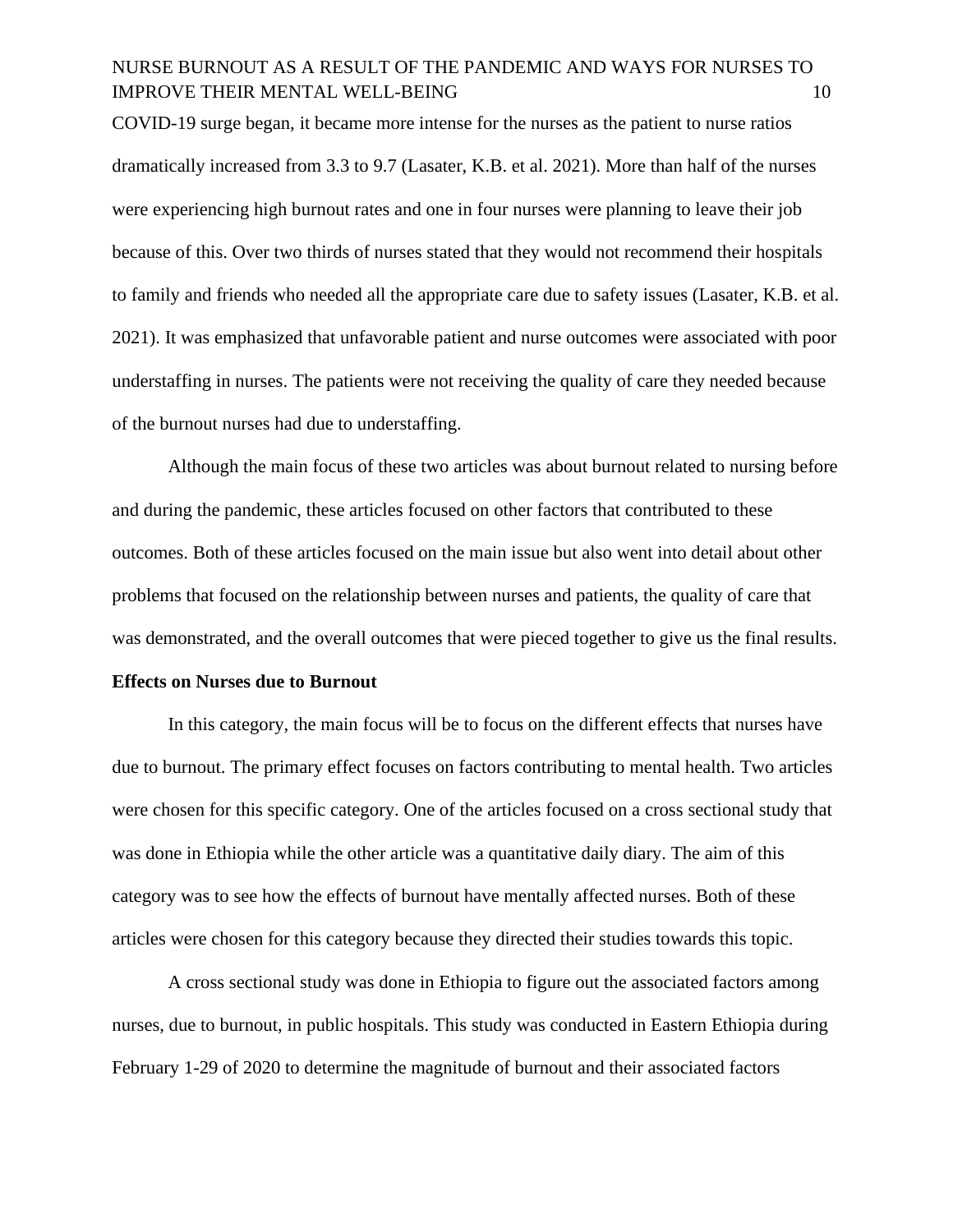(Dechasa, D.B., et al. 2021). 412 nurses were randomly selected to conduct this study and focused on making sure the nurses have been working in hospitals within the past six months. Data was collected from all the nurses using a self-administered, standardized questionnaire which was then entered into a database (EpiData) which was then converted into statistical analysis (Dechasa, D.B., et al. 2021).

The major findings within this study showed that 183 out of the 412 nurses experienced high levels of burnout which were associated with the job (Dechasa, D.B., et al. 2021). Nurses mentioned that marital status, poor current health status and working over eight hours a day were the top contributors to burnout in nurses (Dechasa, D.B., et al. 2021). All of these factors lead to nurses becoming overwhelmed causing them to have low personal accomplishment and feeling as there isn't much they can do because of all the high workload and stress that comes with the job.

The second article that was used for this category focused on a diary study of selfundermining and self-regulation failure among nurses due to burnout. The objective of this study was to test how burnout impairs day-to-day strategies with job satisfaction/ performance (Roczinewska, M., Bakker, A.B., 2021). Self-reported questionnaires were used between January and March of 2018 with 81 nurses from Polish hospitals (Roczinewska, M., Bakker, A.B., 2021). The nurses were to respond to a general survey before, during, and after work for a total of ten consecutive days to determine proper data collection.

Within these results, it was demonstrated that nurses experience one of the highest burnouts because of how intense the profession can be. It was discovered that one in three nurses exhibit this syndrome which can cause a variety of different outcomes. Self-regulatory capacity before work was negatively related to self-undermining which would predict the daily job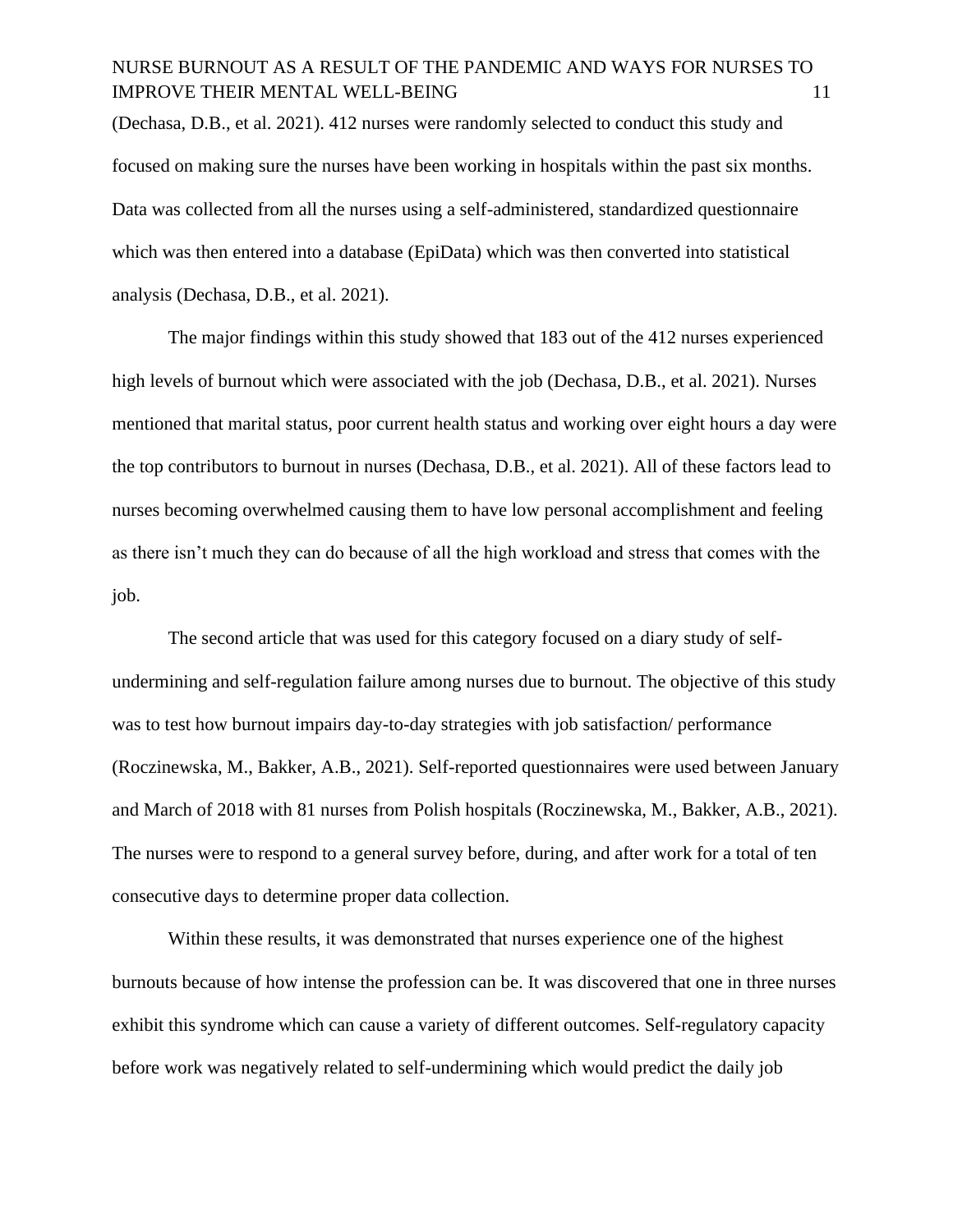performance (Roczinewska, M., Bakker, A.B., 2021). Most of the nurses in this study experienced some kind of burnout which was observed with maladaptive patterns which suggested that it could develop into more serious complaints. Nurses felt that with burnout, their day-to-day behavior was changing and were unable to provide the best care, which led them to feel like they were incapable of doing their job (Roczinewska, M., Bakker, A.B., 2021).

While the main aim of this category was to focus on the mental effects of burnout with nurses, these studies went further into investigating other reasons for the mental effects of nurses, besides burnout. Both of the articles mentioned the ways nurses were feeling about themselves and how it was affecting their mental health, but also described the other factors that could be contributing to their mental health.

#### **Improvement on Psychological and Emotional Well-Being**

In this final category, the main focus is to find ways that can help nurses improve their psychological and emotional well-being, since they have begun to experience tremendous amounts of burnout. I found two articles that focused on nurse burnout and different ways that could help decrease or improve their well-being. Both of the articles that I found were focused on cross sectional studies in which their aim was to see how much burnout has affected nurses and the overall factors that could contribute to improving nurses' emotional and psychological well-being.

The first cross-sectional study took place in Korea in which they focused on traumatic stress and compassion satisfaction that was associated with stress and burnout (Lee, H. et al. 2021). This quantitative study collected data from 10,305 nurses who participated in a health study for Korea in which they had to complete a web-based questionnaire that asked them certain questions that could contribute to their burnout (Lee, H. et al. 2021). Within the data that was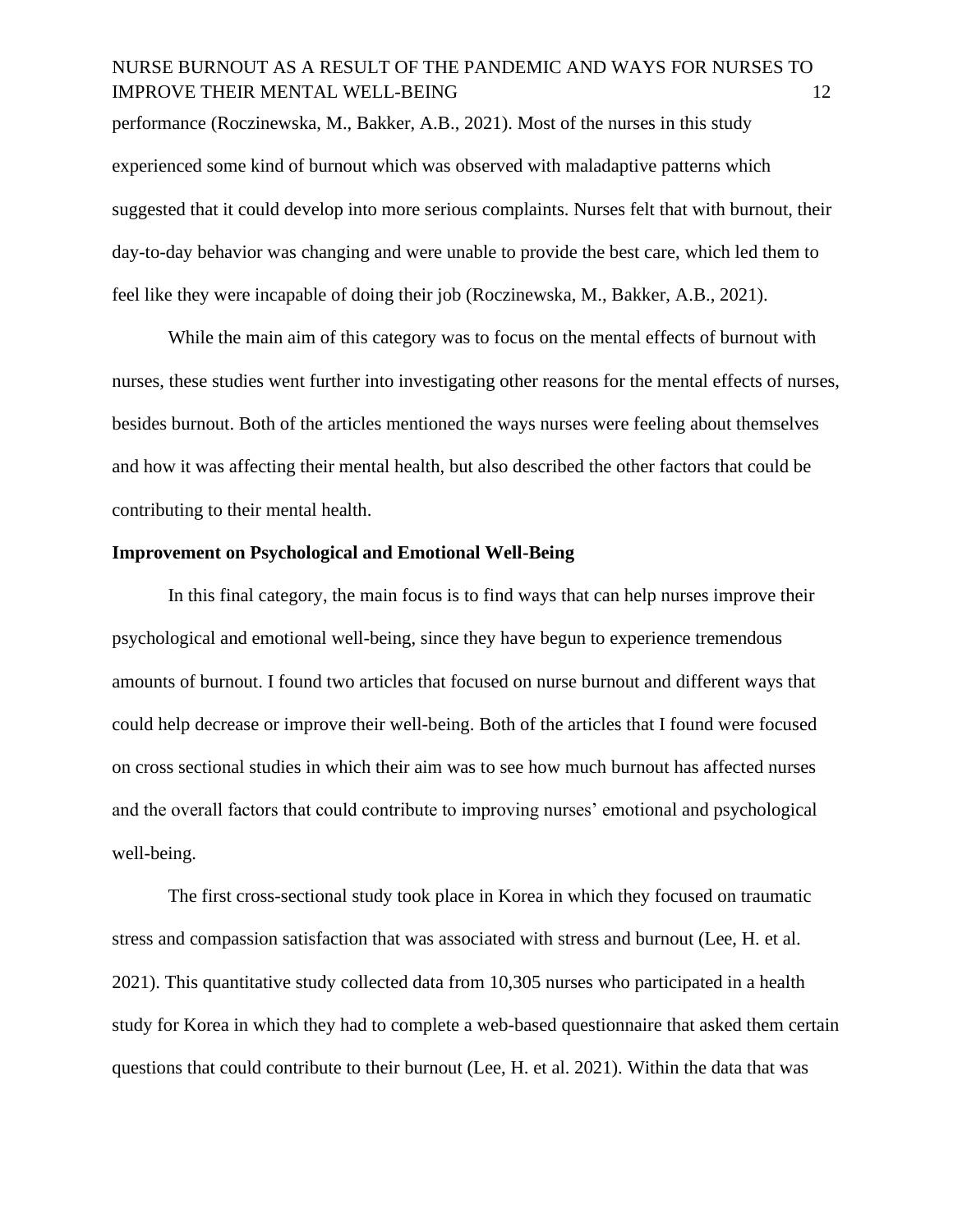collected, it was shown that nurses felt that their work-related stress and burnout would then lead to them having personal stress. Nurses were less likely to concentrate on what they were doing because they were focused on what was going on in their personal lives.

The results of this study demonstrated that stress assessment and management are one of the most important approaches to preventing burnout (Lee, H. et al. 2021). It's important for nurses to develop a comprehensive plan that helps them surround themselves with qualities that will assist them when they feel extreme burnout instead of ignoring it and trying to do something else. It was shown that nurses who signed up for a stress reducing intervention program and promoting compassion satisfaction helped them feel better and found it effective (Lee, H. et al. 2021). Furthermore, in one of the previous articles, it was mentioned that management should provide training in which they focus on stress coping mechanisms that will assist them in giving the attention that is needed on nurse burnout and their associated factors (Dechasa, D.B., et al. 2021).

The second cross sectional study focused on burnout and emotional intelligence within practice providers across the United States. The aim of this quantitative study was to conduct an 80-item survey that was created by Maslach Burnout Inventory (Richards, A. E., et al. 2021). This survey was then distributed, administered, and collected using a web-based platform in order to create statistical analyses with the participants and burnout (Richards, A. E., et al. 2021). A total of 106 participants completed the survey and 54% of them reported to have current burnout. The main factor to this burnout was due to the overwhelming amount of work within the profession. They stated that "treating patients and colleagues as objects rather than human beings and feeling emotionally depleted" was a contribution to one's mental health (Richards, A. E., et al. 2021).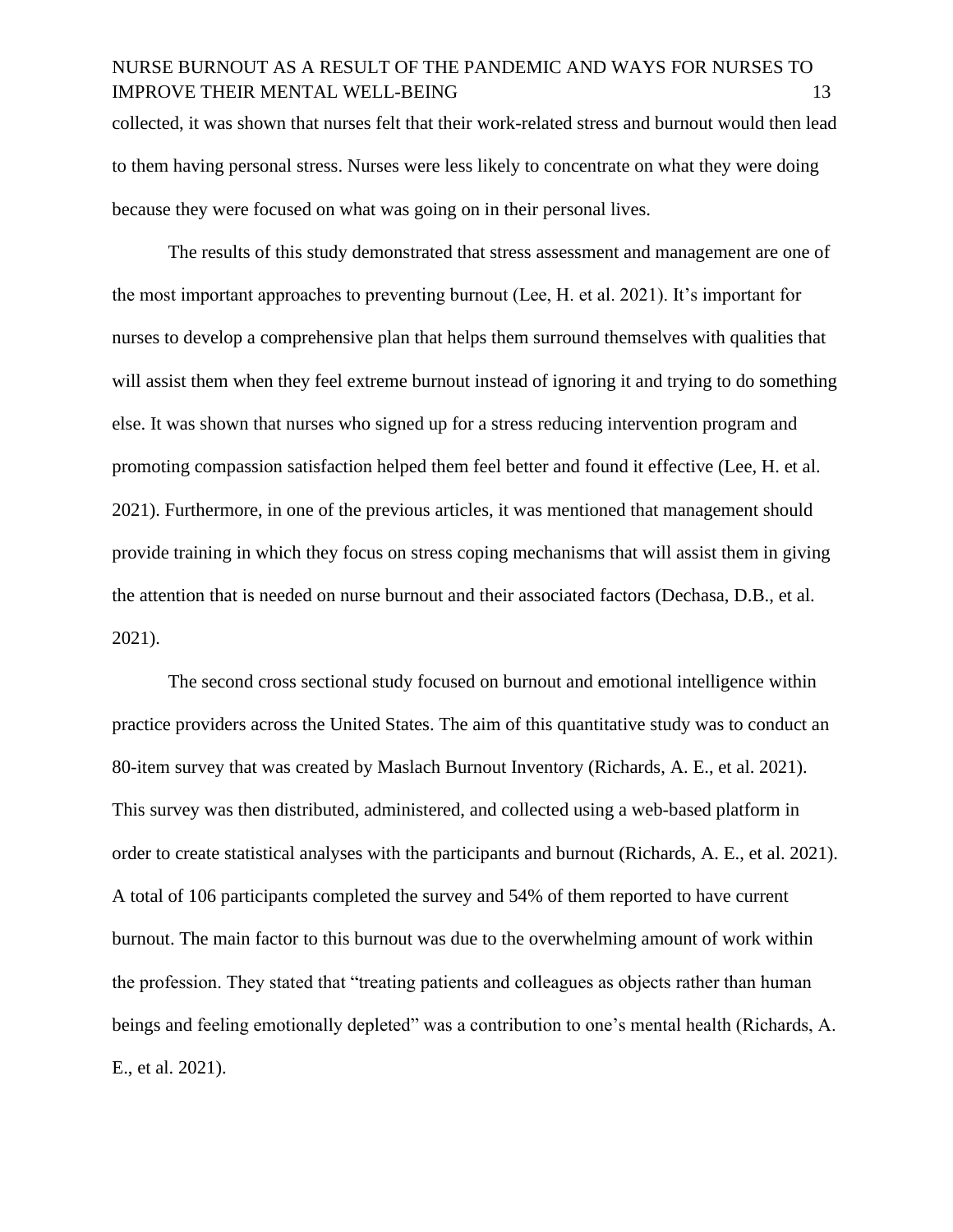As a result of this study, the main findings showed that high burnout rates were due to inadequate support with staff in the workplace, inadequate administrative time, an inability to continue education because of work, the inability to separate work from personal time, and an inability to advance within their field (Richards, A. E., et al. 2021). It was strongly suggested that in order to help nurses with their mental well-being, there need to be plenty of support systems and some kind of developmental pathways for professional growth (Richards, A. E., et al. 2021). Being able to tackle burnout must involve strategies at the institutional and personal level to improve life balance, emotional intelligence, support systems, and opportunities for career development (Richards, A. E., et al. 2021). Nurse educators must be able to help recognize the signs of chronic stress that lead to burnout and be able to take in consideration strategies to diminish burnout.

Nurses shouldn't feel that they are alone when going through this difficult time. They need to seek a mentor, create realistic goals for themselves, and especially speak up in order to obtain all the help they can get. If needed, nurses should set aside personal time from work and understand their limits when it comes to working. Being able to incorporate simple strategies (eating healthy, doing something "fun", going to the gym, spending time with others, meditating, etc.) will come a long way to improve burnout.

#### **Discussion**

Within this investigation, it demonstrated how much burnout has been affecting nurses before and especially during the pandemic. There are so many factors that come into play, but the biggest one being the amount of workload nurses go through causes them to feel burnout. Nurses become so focused on giving the best care, that they forget to care for themselves. Being able to understand burnout and ways to prevent it, will help nurses slowly tackle it. Overall, a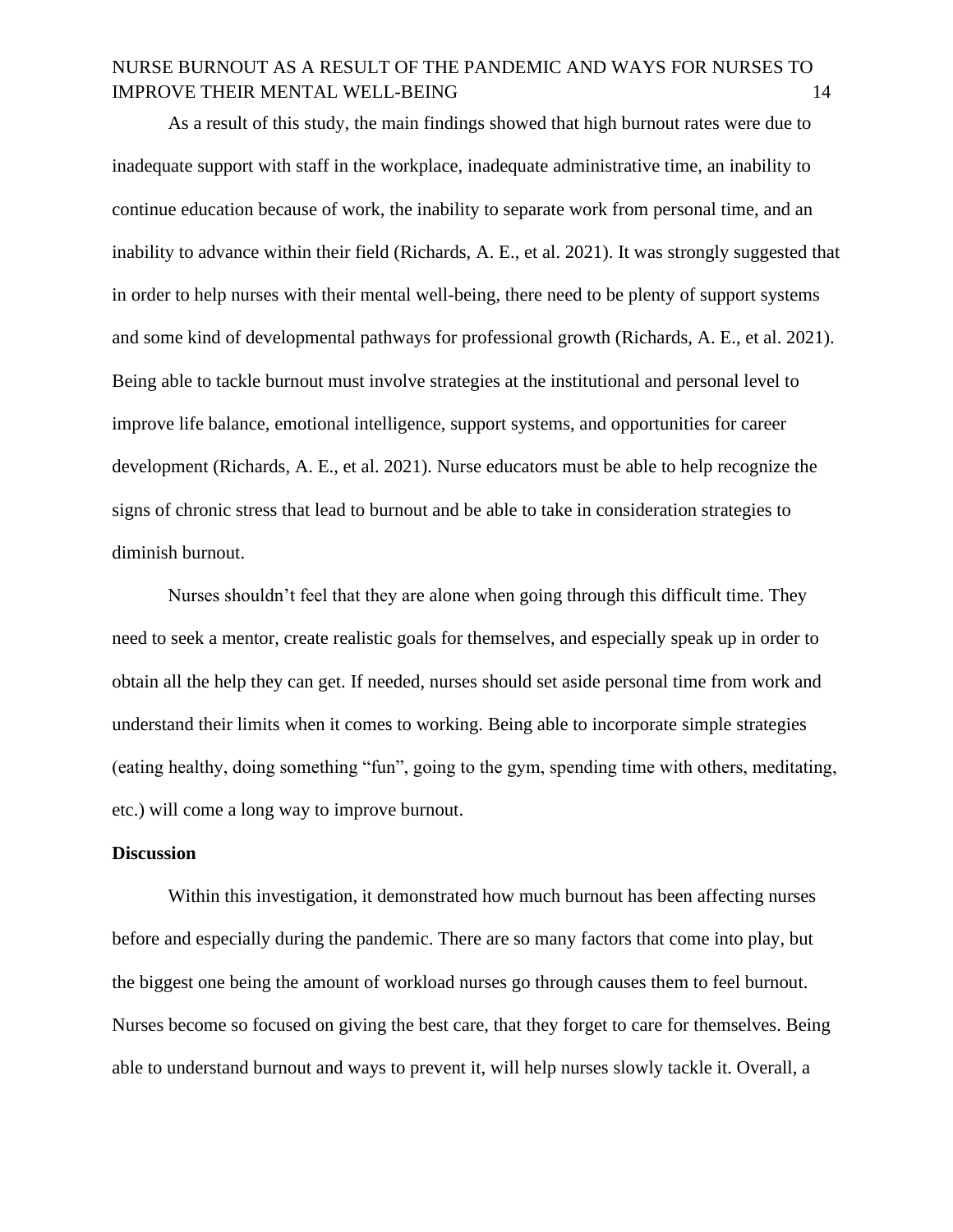strength within this research was that all the main factors to burnout were able to be identified with nurses; however, a limitation is that there is no further research done to see if the implementations that were suggested were completed and if the outcomes that came with it were suspected or completely different. Since the pandemic is still ongoing, there should be further research to be done in order to see if any new outcomes will come from it or to follow-up with a study that was already done to determine any long-term effects.

#### **Proposal For Further Research**

#### **Research Design**

After conducting an investigation regarding nurse burnout due to the pandemic and ways for nurses to improve their psychological and emotional health, another question arose. The newest question would be, "what were the outcomes and long-term effects that have happened since these studies were conducted?". Since the studies were done during the pandemic, there are gaps within the research regarding any new overlaps with outcomes and how the nurses could be doing now. Researchers focused primarily on quantitative research regarding studies, surveys, and scales. However, there wasn't much qualitative research about how nurses actually felt, what they wanted to express, or being interviewed regarding anything else they felt was important.

For the research of this study, I will propose a mixed quantitative and qualitative survey to collect new data from the nurses in one of the previous studies (reviewed in this thesis) about how they felt after the study was first conducted, and to see if they would like to follow-up with an interview to be able to express their concerns. To meet the challenges of conducting this new study, and connecting with potential participants, a collaboration with researchers from one of the other studies will be sought.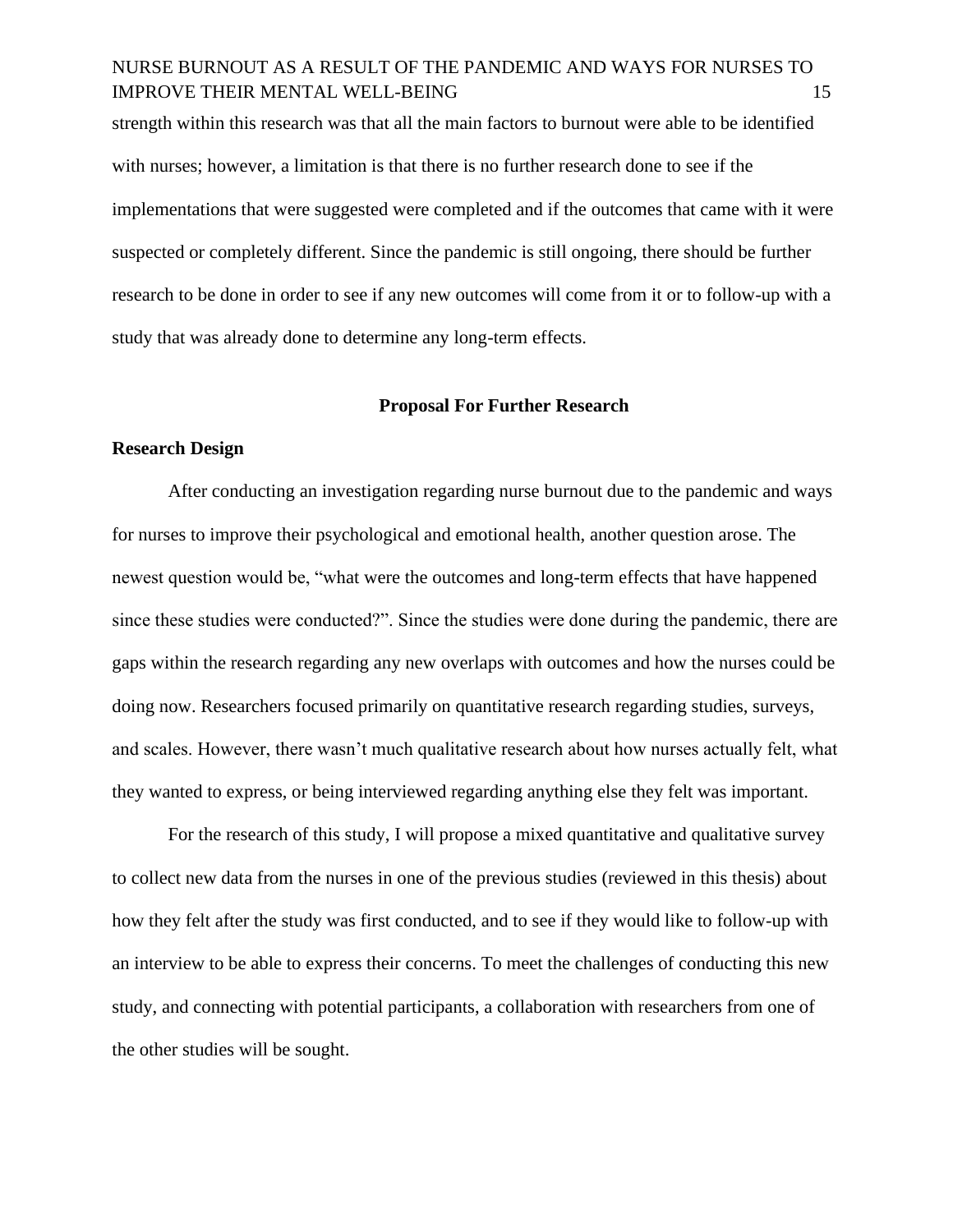#### **Methods**

I propose a mixed qualitative and quantitative pilot survey to collect new data from how the nurses in a previous study (or studies) felt after the first study was first conducted, and to see if they would like to follow-up with an interview to be able to express their concerns. The research question that will be addressed within this study is: Since the previous study was conducted regarding burnout within us nurses, are there additional outcomes or concerns that have arisen or any long-term effects that have developed?

To answer this question, a questionnaire will be sent out and at the end there will be an option to contact the researcher for an interview to be done one-on-one. This questionnaire will be sent out to those who participated in the previous study (or studies) performed in the United States (estimate of about 100 nurses). The open period for collecting responses will be month.

The nurses who agree to participate in this new study will be asked to give consent and understand that this is voluntary participation but will also have the option to withdraw at any time if they refuse to go through with the study. The ethical considerations within this research include: respect for persons, justice, confidentiality, beneficence, fidelity, and right to withdraw. The steps for this research are planned to go as follows:

- I. Write out the questionnaire revolving any new outcomes or long-term effects due to the burnout. The questions will be open-ended with a few regarding how they would rate certain topics from a numerical scale.
- II. Send an idea of the questionnaire to get reviewed and approved from the Internal Review Board.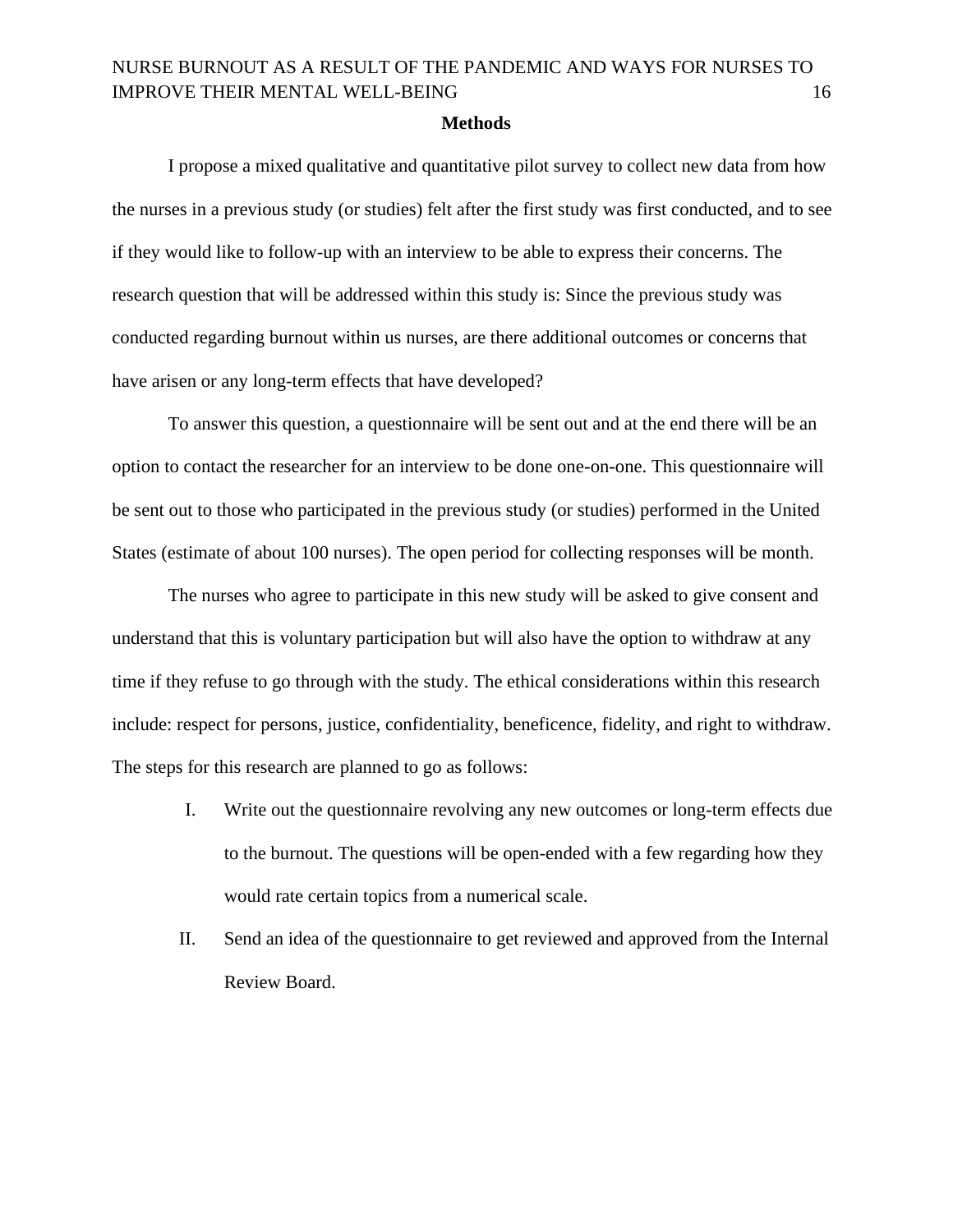- III. Contact the researchers who were in charge of conducting the previous studies in the United States to get information about nurses (without violating privacy) who voluntarily decided to partake in additional research.
- IV. The questionnaire will then be sent to the nurses who agree to participate and wait for their responses to be collected over the month-long period of time.
- V. Once we have received the responses from the questionnaires, we will then analyze the data to determine any new outcomes or long-term effects due to burnout.
- VI. Interviews will be conducted among nurses who have agreed to participate.
- VII. The one-hour interviews will be recorded and transcribed, The data will be examined to discern additional perspectives from the nurses that have not yet been uncovered.

Once the first three steps have been completed, we will then proceed with the next remaining steps. The first step includes creating the qualitative and quantitative research study questionnaire. The survey will consist of the following questions:

- $\geq 0$ n a scale of 1-10, with 1 being not satisfactory and 10 being the best, how would you rate your overall satisfaction with your job since the time you previously participated in a study?
- $\triangleright$  Regarding the previous question, has anything changed or improved since the midst of the pandemic at your job? Is there anything you would like to add-on, regarding your answer?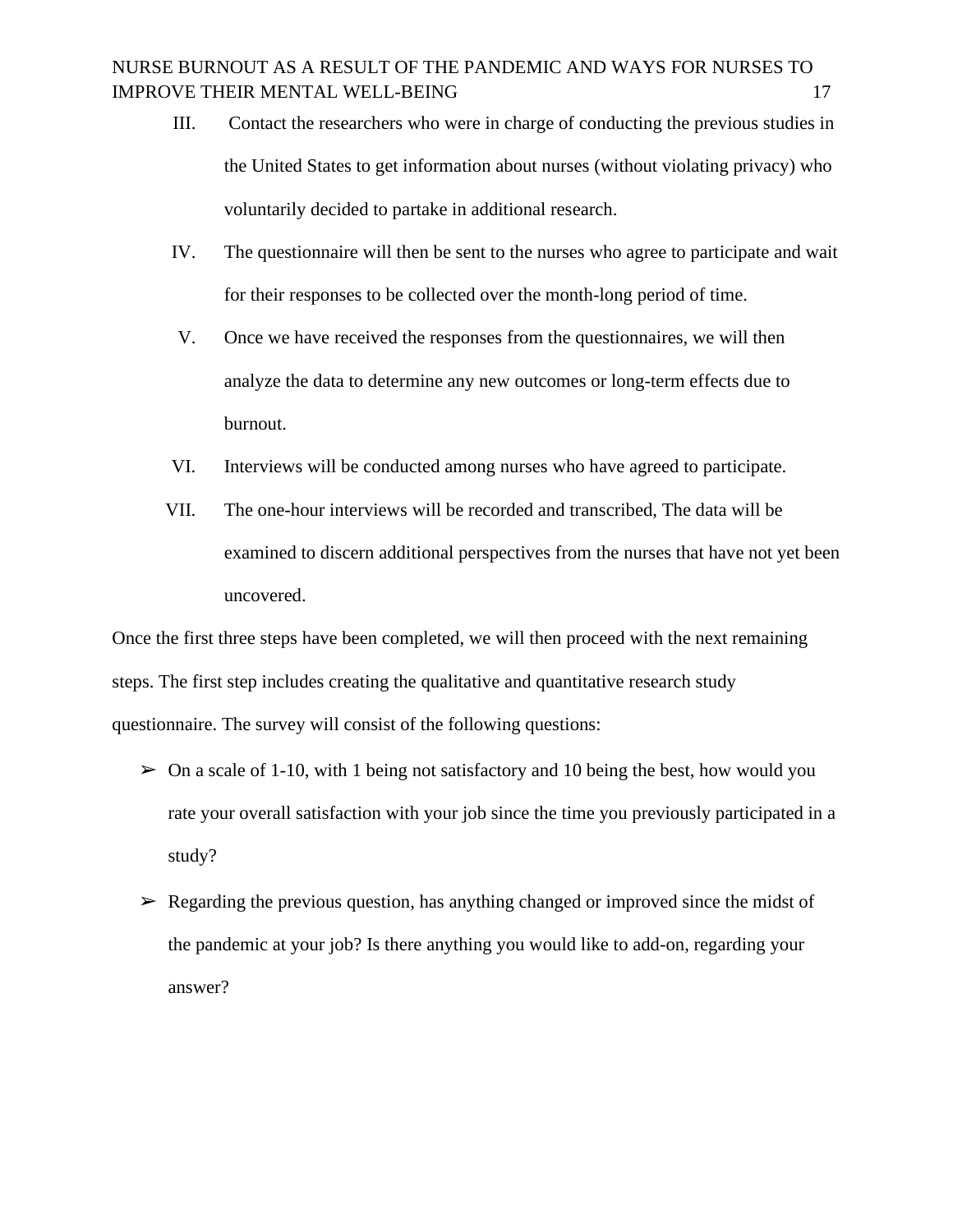- $\geq 0$ n a scale of 1-10, with 1 being no change and 10 being a lot of improvement, how would you rate your stress (at work) since the time you previously participated in a study?
- $\triangleright$  From your previous answer, what are the common stressors that contribute to your stress/burnout? What have you done to decrease the amount of stress/ burnout?
- $\triangleright$  On a scale of 1-10, with 1 being little to no change and 10 being lots of change, how would you rate your support in the workplace since the previous study you participated in?
- ➢ What are ways that your management has helped to decrease work overload and reduce stress?
- $\triangleright$  On a scale of 1-10, with 1 being no time and 10 being plenty of time, how would you rate being able to separate work from personal life or having opportunities for professional growth?
- $\triangleright$  How are you able to manage your personal life from work and what are some changes you have done to have opportunities to advance in your professional field?
- $\geq 0$ n a scale of 1-5, with 1 not being comfortable and 5 being comfortable, how would you rate being able to speak up in your workplace regarding being burnout and work overload?
- $\triangleright$  In a few words, how would you describe your overall satisfaction with the ideas that were implemented into the workplace (ex: stress reduction classes, management awareness, breaks, meditation rooms, etc.)? Would you say these helped? What other recommendations would you have to make this better for your workplace?
- $\triangleright$  Lastly, would you like to participate in an interview for further questioning?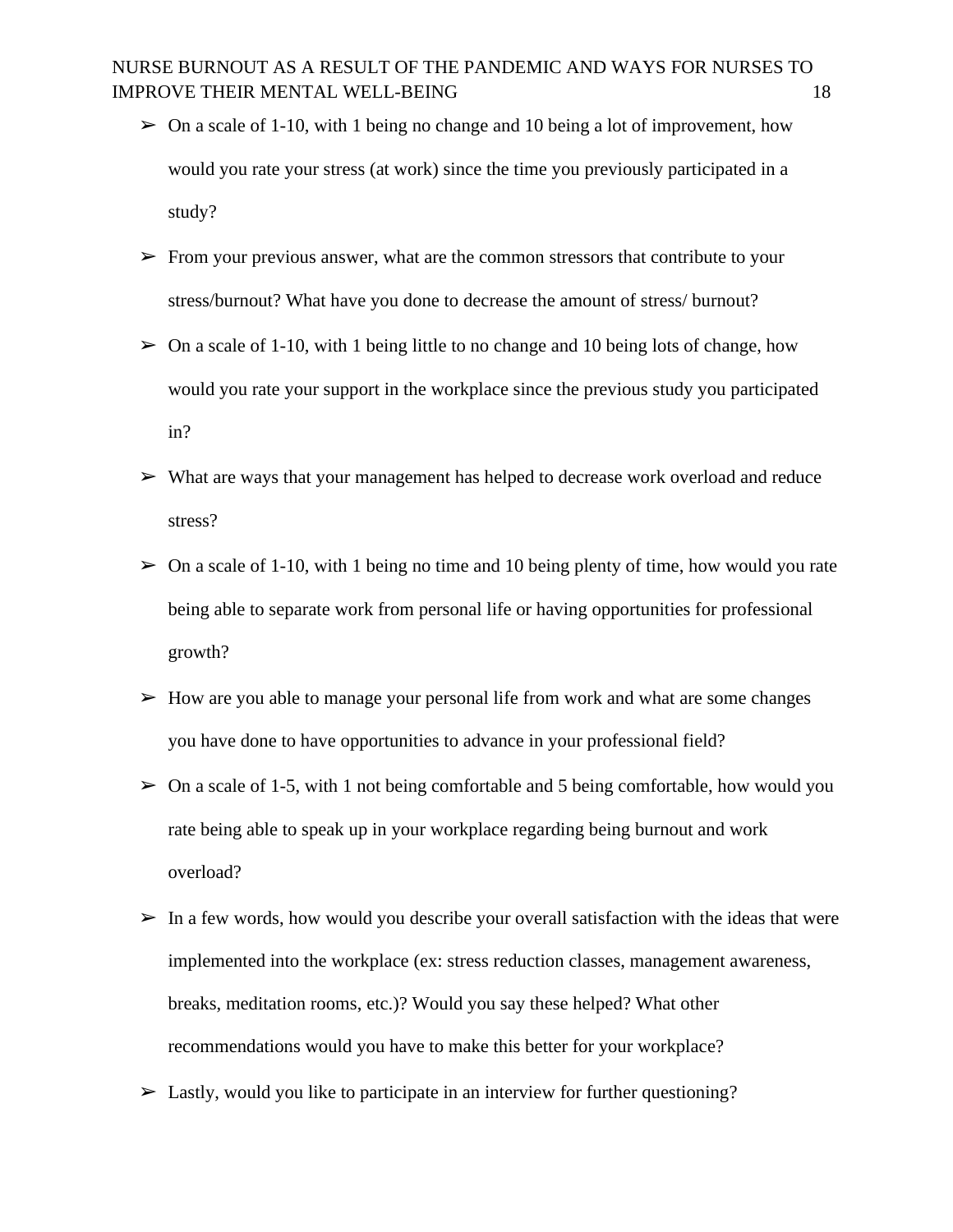Respondents who agree to the interview will participate in a one-hour session in a private location at a time that is convenient for the participant. A semi-structured interview will be conducted with open-ended questions, such as:

- $\triangleright$  Please describe your perspective of the most helpful interventions for reducing stress.
- $\triangleright$  What are your recommendations for reducing nurse burnout?
- $\triangleright$  Please describe what you would like others to know about the pandemic and how to avoid burnout.

#### **Ethical Considerations**

While analyzing the mixed - method survey in this research, it is important to consider the ethical aspects. Ethical considerations in this study, for all participants, include confidentiality, privacy, respect for persons, justice, fidelity and right to withdraw. Lastly, it is important to consider that some of the participants may not want to be 100% honest with their responses causing a dissemination of false information.

Prior to collecting any data, a collaborative relationship with the researchers associated with the studies that were previously conducted. Promises of privacy for the participants from those researchers must be respected and only those participants who have given permission to be contacted in case of follow up, will be recruited. Also, the new study will be reviewed for ethical considerations by the Dominican University Internal Review Board and will need to be approved. The study will be clearly explained to potential participants, and they will have the research team's contact information if they have any questions. Once a nurse agrees to participate in the new study, a consent form will be provided, and informed consent will be obtained. An additional consent form will be provided for those who agree to participate in the interview to ensure consent for recording.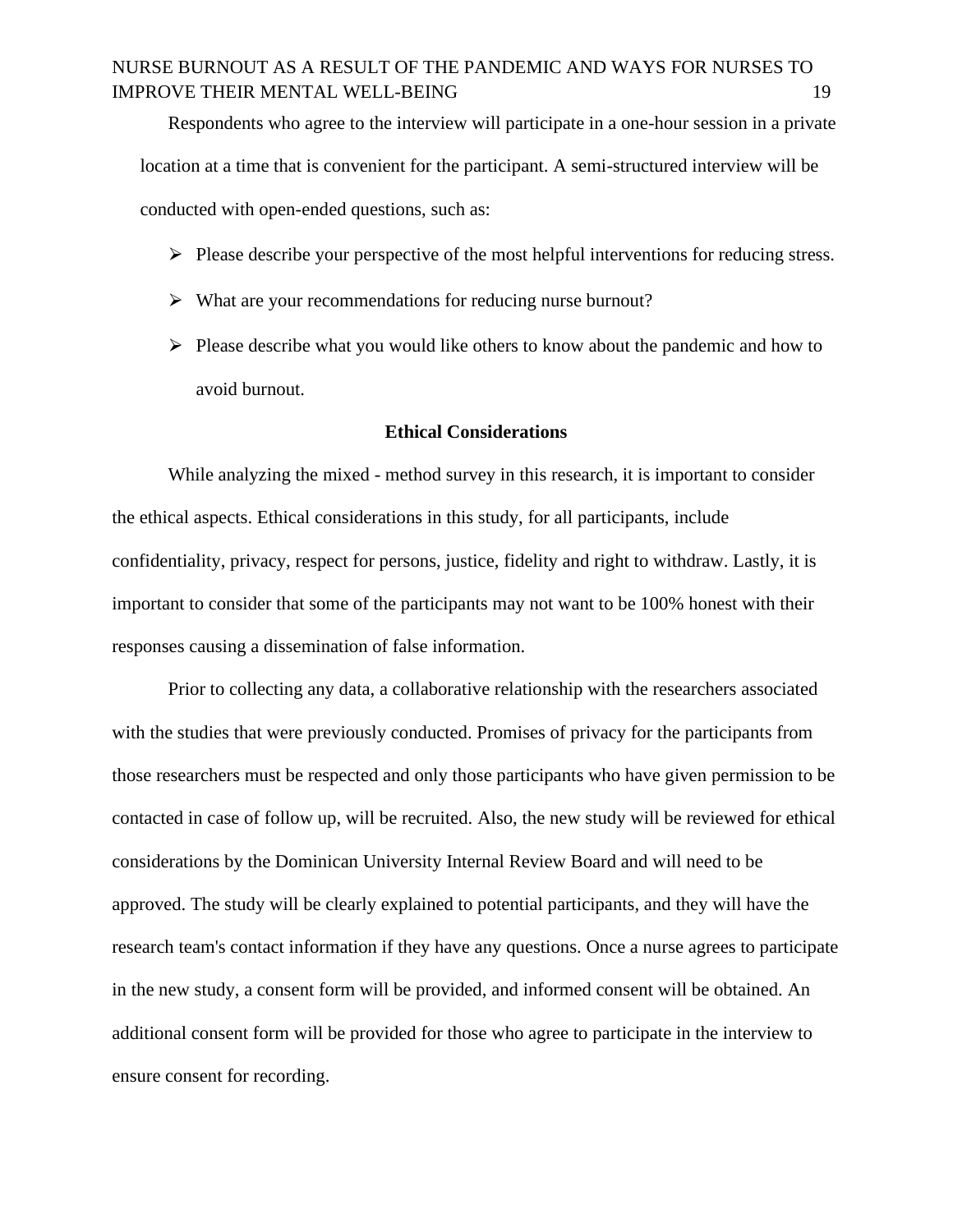#### **Data Analysis**

The results of the survey will be reviewed in order to determine if there were any changes in outcomes regarding burnout and if the suggestions that were made helped improve the work environment for nurses to help decrease stress that could lead to burnout. Once all the responses are recorded, quantitative data will be analyzed using descriptive statistics. The range of nurses' overall responses for each question in the new study will be compared to answers from the previous study or studies. This will also assist in seeing the variety of responses from the participants and seeing if there were any similar answers, similar ratings, as well as differences.

Content analysis will be used to analyze responses to open-ended questions on the survey. For the content analysis, the responses will be examined for similar words and phrases. The similar words and phrases will be organized into groups. An expert in qualitative analysis will aid in exploring the groupings and potentially derive themes. Content analysis will also be used to analyze the data from the interviews, after the recordings have been transcribed.

#### **Theoretical Framework**

The theoretical framework for the study presented in this proposal is based on the theory of stress reduction by theorist Betty Neuman. Betty Neuman based her model on the relationship to stress, the reaction to it, and reconstitution factors that are dynamic (Nursing Theory, 2020). The Neuman Systems Model is universal in nature which allows it to be adapted to different types of situations and could be interpreted in different ways (Nursing Theory, 2020). In this situation, the model will be revolving around the idea of reducing stress among nurses as a result of burnout. The Neuman Systems Model focuses on three different levels of prevention. Primary prevention protects the normal line and strengthens defense (Nursing Theory, 2020). The secondary prevention is used to strengthen lines of resistance which reduces the reaction and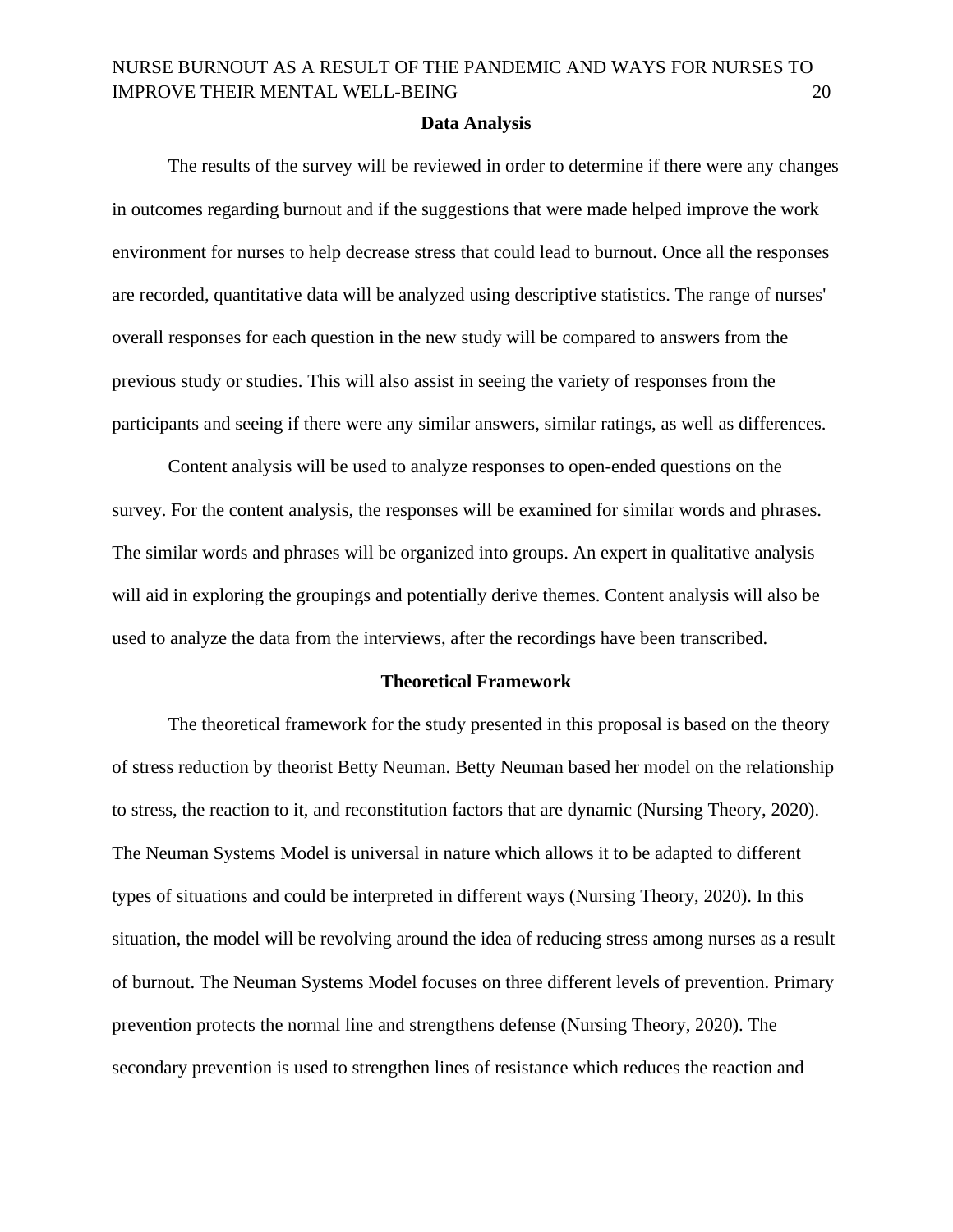increases factors (Nursing Theory, 2020). Finally, the tertiary prevention readapts, stabilizes, and protects the return to wellness (Nursing Theory, 2020).

#### **Conclusion**

The purpose of this paper was to investigate and evaluate how the pandemic has increased burnout among nurses and ways for them to improve their mental well-being. This paper went into detail regarding how burnout has affected nurses before and during the pandemic, ways it has affected their health, and how they can improve their psychological and emotional well-being. Majority of my findings answered the question and were able to give all the details that contributed to this problem. There is potential for the improvement of burnout among nurses when it comes to decreasing work overload, implementing stress reduction programs in the workplace, knowing one's own limitations, and allowing for the separation between work and personal life. Allowing nurses to understand the importance of burnout will help advocate for their own health, as well as when it comes to caring for the health of others.

Understanding the importance of burnout can help implement the proper interventions that are needed to prevent it from advancing. Although there will always be some kind of stress in this career, there are ways to reduce the amount of stress related to this high-impacted job. Advocating for the mental health of nurses will go a long way as nurses will seem heard and know that their own health matters. Nurses must care for themselves in order to provide all the proper care for their patients. As a profession that is known to help and advocate for patients, it is critical and necessary to create solutions that will help everyone in this field, especially our frontline healthcare workers.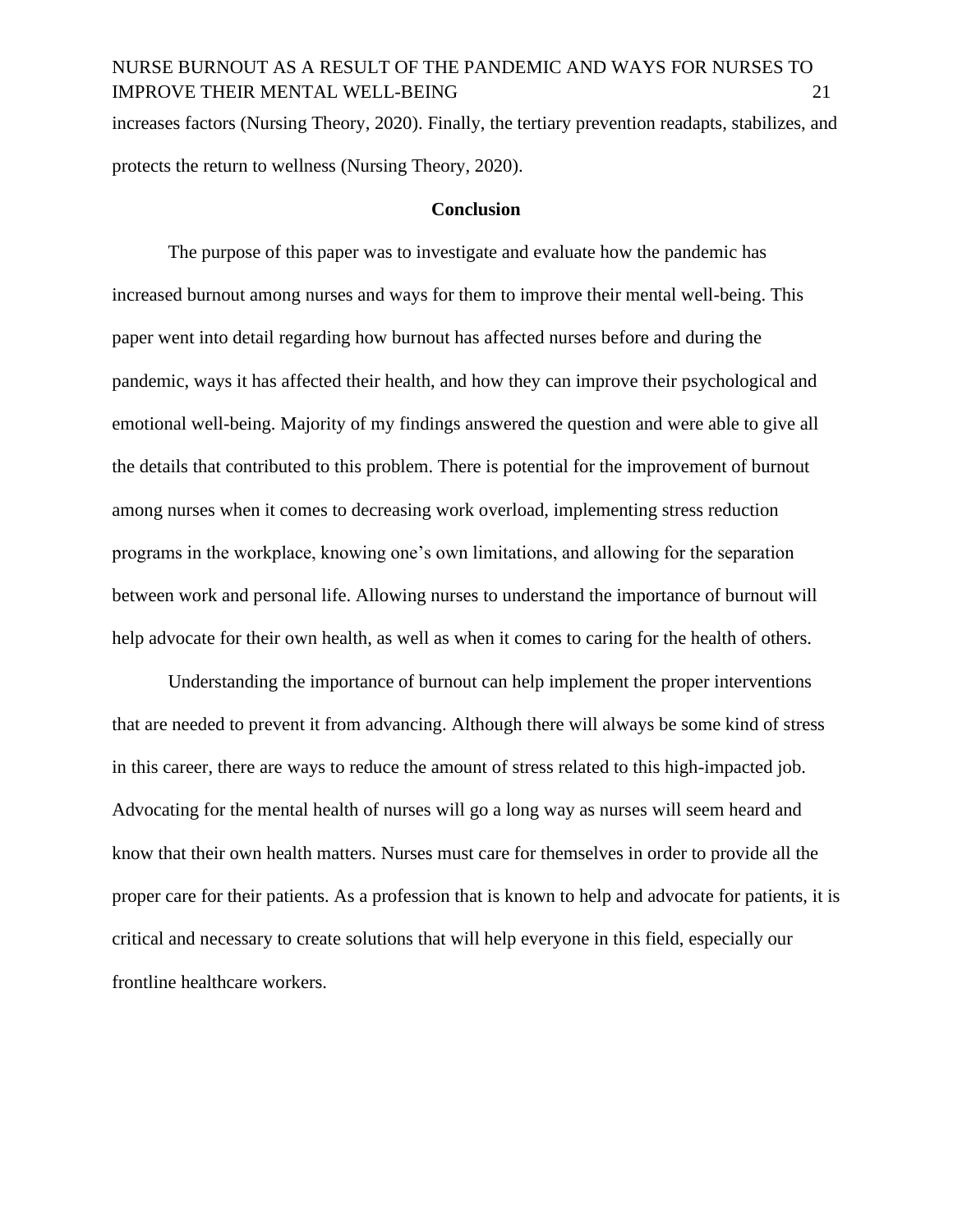#### **References**

Dechasa, D. B., Worku, T., Baraki, N., Merga, B. T., & Asfaw, H. (2021). Burnout and associated factors among nurses working in public hospitals of Harari region and Dire Dawa administration, eastern Ethiopia. A cross sectional study. *Proquest.*  <https://www.proquest.com/docview/2588314650>

Epp, K. (2012). Burnout in critical care nurses: A literature review. *Dynamics, 23*(4), 25–31. <https://caccn.ca/wp-content/uploads/2020/05/2012AwardsRec.pdf#page=25>

Lasater, K. B., Aiken, L. H., Sloane, D. M., French, R., Martin, B., Reneau, K., Alexander, M., & Mchugh, M. D. (2021). *Chronic hospital nurse understaffing meets COVID-19: an observational study*. BMJ. <https://qualitysafety.bmj.com/content/30/8/639>

Lee, H., Baek, W., Lim, A., Lee, D., Pang, Y., & Kim, O. (2021). Secondary traumatic stress and compassion satisfaction mediate the association between stress and burnout among Korean hospital nurses: a cross-sectional study. *BMC Nursing.* 

<https://www.proquest.com/docview/2553250612>

Molina-Praena, J., Ramirez-Baena, L., Gómez-Urquiza, J. L., Cañadas, G. R., De la Fuente, Emilia I, & Cañadas-De la Fuente, Guillermo A. (2018). Levels of Burnout and Risk Factors in Medical Area Nurses: A Meta-Analytic Study. *International Journal of Environmental Research and Public Health.* <https://pubmed.ncbi.nlm.nih.gov/30544672/>

Nursing Theory. (2020). *Nursing Theorists*. https://nursing-theory.org/nursing-theorists/Betty-Neuman.php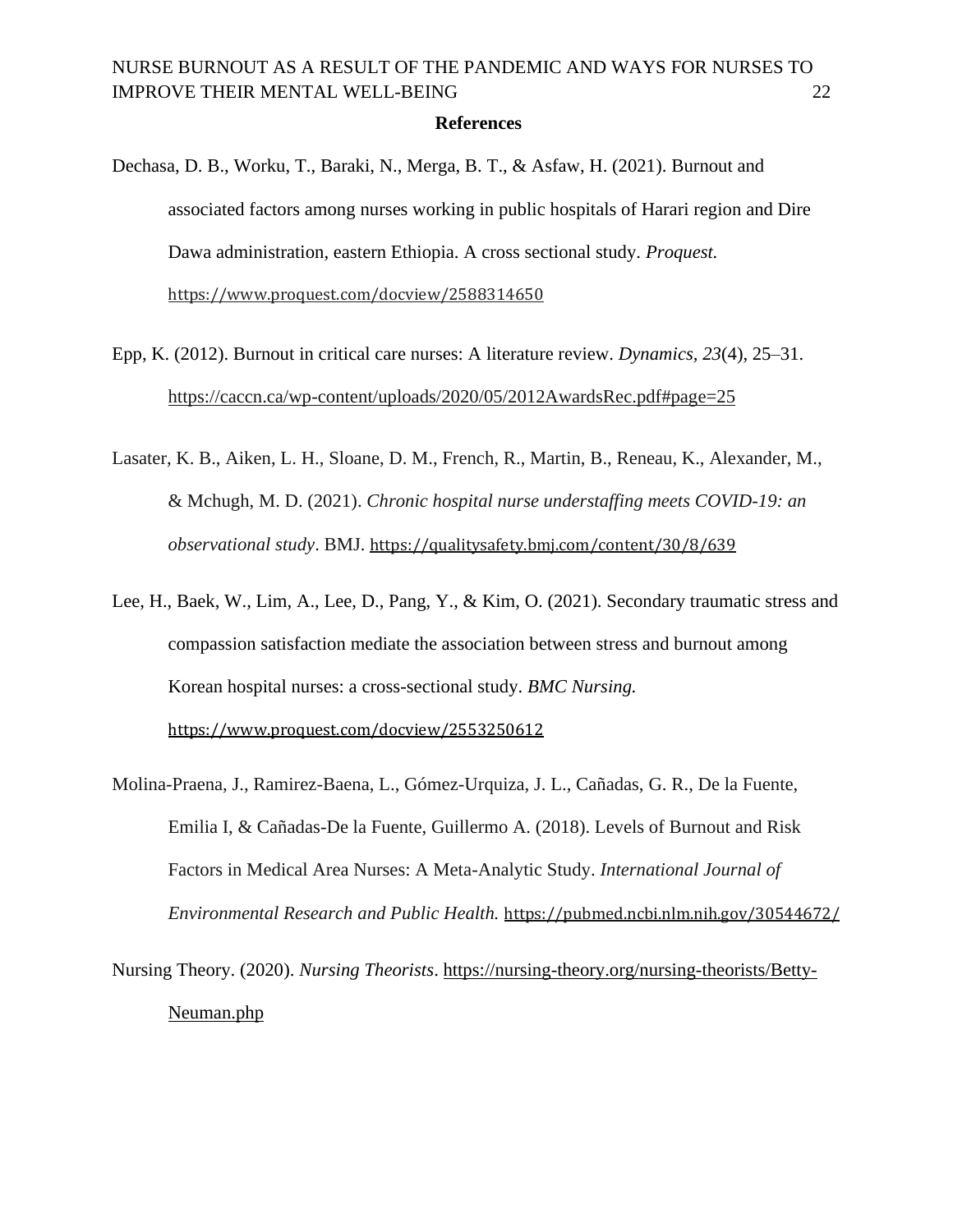Richards, A. E., Curley, K. L., Zhang, N., Bendok, B. R., Zimmerman, R. S., Patel, N. P., Kalani, M. A., Lyons, M. K., & Neal, M. T. (2021). Burnout and Emotional Intelligence in Neurosurgical Advanced Practice Providers Across the United States: A Cross-Sectional Analysis. *World Neurosurgery. Science Direct.* 

<https://www.sciencedirect.com/science/article/pii/S1878875021012365?via%3Dihub>

Roczniewska, M., & Bakker, A. B. (2021). Burnout and self‐regulation failure: A diary study of self‐undermining and job crafting among nurses. *PubMed.*  <https://pubmed.ncbi.nlm.nih.gov/33955050/>

World Health Organization. (2019, May 28). *Burn-out an "occupational phenomenon": International Classification of Diseases*. [https://www.who.int/news/item/28-05-](https://www.who.int/news/item/28-05-2019-burn-out-an-occupational-phenomenon-international-classification-of-diseases) [2019-burn-out-an-occupational-phenomenon-international-classification-of](https://www.who.int/news/item/28-05-2019-burn-out-an-occupational-phenomenon-international-classification-of-diseases)[disease](https://www.who.int/news/item/28-05-2019-burn-out-an-occupational-phenomenon-international-classification-of-diseases)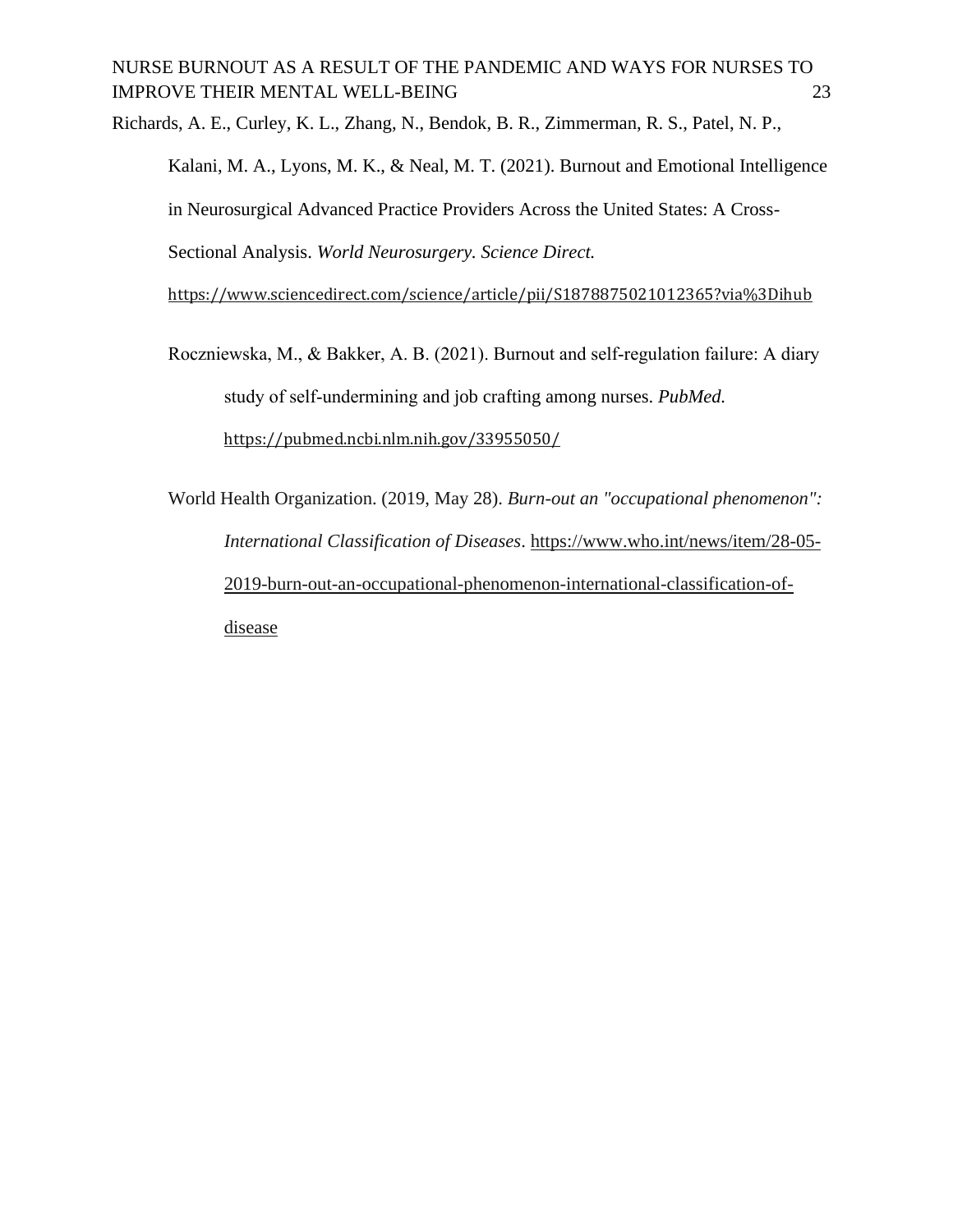### **Appendix A: Literature Review Table**

| <b>Author/Citation</b>                                                                                                                       | <b>Purpose</b>                                                                                                 | <b>Sample</b>                                                                                                                           | <b>Design/Methods</b>                                                                                                                                                                                                                                                                                                     | <b>Major Findings</b>                                                                                                                                                                                                                                                                              | <b>Strengths</b>                                                                                                                                                                                                                         | <b>Weaknesses/Limitations</b>                                                                                                    |
|----------------------------------------------------------------------------------------------------------------------------------------------|----------------------------------------------------------------------------------------------------------------|-----------------------------------------------------------------------------------------------------------------------------------------|---------------------------------------------------------------------------------------------------------------------------------------------------------------------------------------------------------------------------------------------------------------------------------------------------------------------------|----------------------------------------------------------------------------------------------------------------------------------------------------------------------------------------------------------------------------------------------------------------------------------------------------|------------------------------------------------------------------------------------------------------------------------------------------------------------------------------------------------------------------------------------------|----------------------------------------------------------------------------------------------------------------------------------|
| Dechasa, D. B.,<br>Worku, T., Baraki,<br>N., Merga, B. T.,<br>& Asfaw, H.<br>(2021).<br>https://www.proqu<br>est.com/docview/2<br>588314650  | To examine<br>burnout and<br>associated<br>factors<br>within<br>public<br>hospitals in<br>eastern<br>Ethiopia. | Randomly<br>selected 412<br>nurses who<br>had been<br>working in<br>hospitals for<br>the last 6<br>months<br>from<br>February 1-<br>29. | <b>Cross Sectional</b><br><b>Institutional based</b><br>quantitative Study<br>Selected simple<br>random sampling<br>method and data<br>was collected by<br>self-administered,<br>standardized,<br>reliable/ valid,<br>questionnaire. Data<br>was then entered<br>into EpiData and<br>exported to<br>statistical analysis. | 183 out of 412<br>$(44\%)$ nurses<br>experienced<br>burnout.<br>Married marital<br>status, poor<br>current health<br>status and fair<br>current status,<br>working more<br>than 8 hours,<br>intention to leave<br>the job, and<br>working in the<br>ER were<br>associated with<br>nurses' burnout. | Clearer details<br>provided on how<br>researchers<br>conducted the study<br>allowing replication,<br>which would<br>contribute to<br>reliability. Had clear,<br>descriptive diagrams<br>and charts to show<br>the different<br>variables | Due to the study being<br>cross-sectional, it couldn't<br>establish a cause and effect<br>relationship.                          |
| Lasater, K. B.,<br>Aiken, L. H.,<br>Sloane, D. M.,<br>French, R., Martin,<br>B., Reneau, K.,<br>Alexander, M., &<br>Mchugh, M. D.<br>(2021). | To<br>determine<br>whether<br>staffing<br>varies across<br>hospitals and<br>consequence<br>s of patient        | 433<br>hospitals in<br>New York<br>and Illinois<br>First sample<br>included<br>4298 RNs<br>Second                                       | Observational<br>Study which<br>collected survey<br>data from nurses<br>and patients from<br>hospitals in New<br>York and Illinois<br>between December                                                                                                                                                                    | Mean staffing in<br>Med-Surg units<br>was from 3.3 to<br>9.7 patients per<br>nurse (worst<br>being in New<br>York).<br>Half the nurses                                                                                                                                                             | Showed clear,<br>descriptive charts and<br>diagrams showing<br>the different<br>categories and<br>nursing specialties<br>related to the<br>outcomes for each                                                                             | Objective clinical data is<br>low due to reporting lags.<br>Don't have much<br>information on physician<br>staffing and burnout. |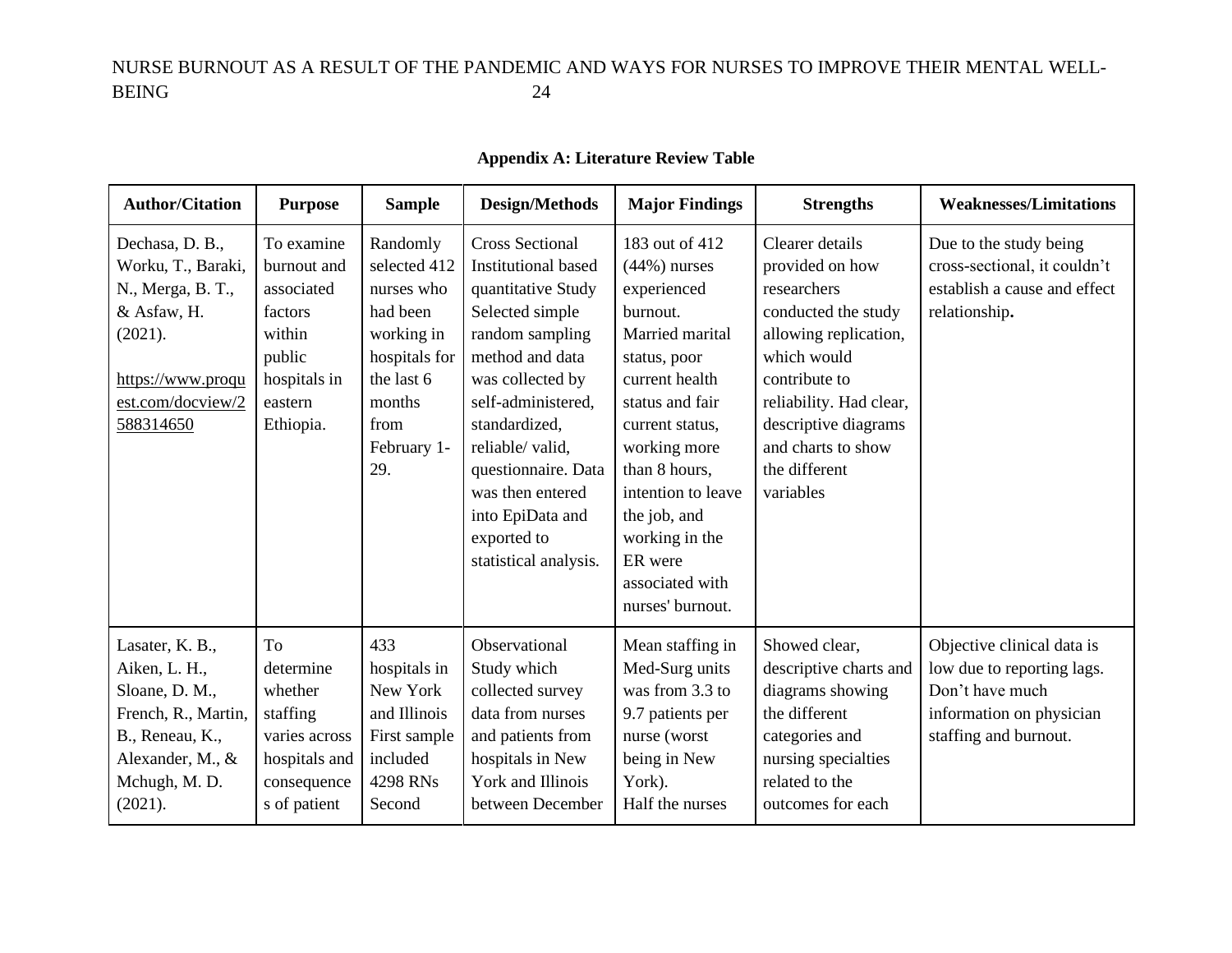| https://qualitysafet<br>y.bmj.com/content<br>30/8/639                                                                            | outcomes as<br>a result of<br>understaffin<br>g in New<br>York and<br>Illinois.                                                                                                                      | sample<br>included<br>2182 RNs                                                                                | 2019 and February<br>2020.                                                                                                                                                                                                                                                                                                                                             | experienced high<br>burnout.<br>$1/3$ of patients<br>rated their<br>hospital<br>experience less<br>than excellent.                                                                                                        | state.                                                                                                                                                                                                                                                   |                                                                                                                                                                                                                                                                                                                                     |
|----------------------------------------------------------------------------------------------------------------------------------|------------------------------------------------------------------------------------------------------------------------------------------------------------------------------------------------------|---------------------------------------------------------------------------------------------------------------|------------------------------------------------------------------------------------------------------------------------------------------------------------------------------------------------------------------------------------------------------------------------------------------------------------------------------------------------------------------------|---------------------------------------------------------------------------------------------------------------------------------------------------------------------------------------------------------------------------|----------------------------------------------------------------------------------------------------------------------------------------------------------------------------------------------------------------------------------------------------------|-------------------------------------------------------------------------------------------------------------------------------------------------------------------------------------------------------------------------------------------------------------------------------------------------------------------------------------|
| Lee, H., Baek, W.,<br>Lim, A., Lee, D.,<br>Pang, Y., & Kim,<br>O. (2021).<br>https://www.proqu<br>est.com/docview/2<br>553250612 | To evaluate<br>the influence<br>of stress and<br>identify<br>mediating<br>factors of<br>secondary<br>traumatic<br>stress and<br>compassion<br>satisfaction<br>among<br>Korean<br>hospital<br>nurses. | Collected<br>data from<br>10,305<br>nurses who<br>participated<br>in the Korea<br>Nurses'<br>Health<br>Study. | Ouantitative<br>survey, Cross<br>Sectional Study in<br>which participants<br>were selected<br>between nurses<br>living in Korea<br>who were between<br>20-45 years of age.<br>Had to complete a<br>web-based<br>questionnaire in<br>which they<br>answered questions<br>regarding<br>educational level,<br>marital status,<br>department,<br>working overtime,<br>etc. | Stress was<br>significantly<br>associated with<br>burnout and<br>mediated by<br>secondary<br>traumatic stress.<br>Findings<br>indicated that<br>having a positive<br>aspect<br>(satisfaction)<br>would reduce<br>burnout. | Went into detail with<br>giving us a<br>description on<br>everything they did<br>during the study,<br>even if it was small.<br>Would emphasize the<br>importance of the<br>measurements during<br>their study and would<br>provide graphs and<br>charts. | Not including psychological<br>factors in the survey.<br>Could not investigate the<br>support nurses had at the<br>hospital.<br>Only focused on female<br>nurses and the effects of<br>occupational,<br>environmental, and lifestyle<br>risk factors.<br>The results only had limited<br>conclusions about casual<br>relationships. |
| Molina-Praena, J.,<br>Ramirez-Baena,                                                                                             | To examine<br>burnout                                                                                                                                                                                | Scientific<br>databases                                                                                       | Meta-Analytic<br>Study.                                                                                                                                                                                                                                                                                                                                                | 31% of nurses<br>experienced                                                                                                                                                                                              | Clear and descriptive<br>tables depicting the                                                                                                                                                                                                            | n/a                                                                                                                                                                                                                                                                                                                                 |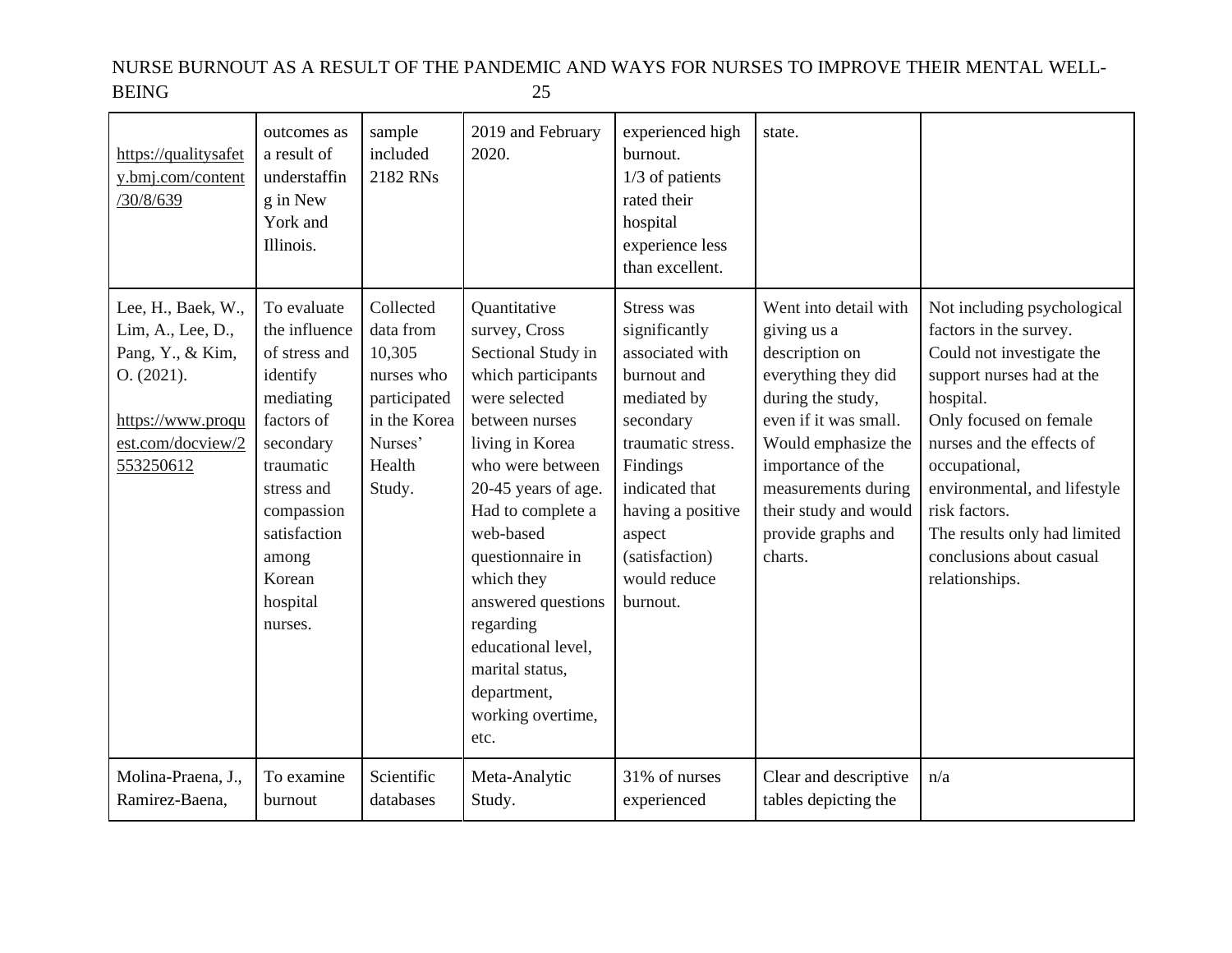| L., Gómez-<br>Urquiza, J. L.,<br>Cañadas, G. R.,<br>De la Fuente,<br>Emilia I, &<br>Cañadas-De la<br>Fuente, Guillermo<br>A. (2018).<br>https://pubmed.nc<br>bi.nlm.nih.gov/305<br>44672/                                                                                  | prevalence<br>rate among<br>nurses from<br>the medical<br>area.                                 | were the<br>main target<br>to gather all<br>the<br>information.<br>6092 nurses<br>were<br>included<br>from<br>different<br>specialties<br>of nursing. | Used a total of 38<br>articles from<br>different scientific<br>databases and were<br>classified by level<br>of evidence and<br>degrees of<br>recommendation.                                                                                                                                                                                                         | emotional<br>exhaustion and<br>38% felt like they<br>had low personal<br>accomplishment.<br>Factors related to<br>burnout included<br>marital status,<br>professional<br>experience, and<br>psychological<br>factors.                                                                             | characteristics from<br>the articles that were<br>chosen and the main<br>results from each<br>study/article.                                                                                                                                            |                                                                                                                                                                                                                                                                                   |
|----------------------------------------------------------------------------------------------------------------------------------------------------------------------------------------------------------------------------------------------------------------------------|-------------------------------------------------------------------------------------------------|-------------------------------------------------------------------------------------------------------------------------------------------------------|----------------------------------------------------------------------------------------------------------------------------------------------------------------------------------------------------------------------------------------------------------------------------------------------------------------------------------------------------------------------|---------------------------------------------------------------------------------------------------------------------------------------------------------------------------------------------------------------------------------------------------------------------------------------------------|---------------------------------------------------------------------------------------------------------------------------------------------------------------------------------------------------------------------------------------------------------|-----------------------------------------------------------------------------------------------------------------------------------------------------------------------------------------------------------------------------------------------------------------------------------|
| Richards, A. E.,<br>Curley, K. L.,<br>Zhang, N.,<br>Bendok, B. R.,<br>Zimmerman, R. S.,<br>Patel, N. P.,<br>Kalani, M. A.,<br>Lyons, M. K., $&$<br>Neal, M.T.<br>(2021).<br>https://www.scien<br>cedirect.com/scien<br>ce/article/pii/S187<br>8875021012365?v<br>ia%3Dihub | To examine<br>burnout and<br>emotional<br>practice<br>within<br>Providers<br>across the<br>U.S. | 106<br>Neurosurgic<br>al providers<br>were asked<br>to complete<br>an 80 item<br>survey                                                               | Cross-Sectional<br>Quantitative Study<br>Analysis which<br>included an 80 item<br>survey was created<br>by the Maslach<br><b>Burnout Inventory</b><br><b>Human Services</b><br><b>Survey for Medical</b><br>Personnel. It was<br>distributed,<br>administered, and<br>collected using the<br>web-based<br>REDCap platform.<br>Statistical analyses<br>were completed | 106 neuro<br>providers<br>completed the<br>survey and 54%<br>of them reported<br>burnout.<br>Factors that were<br>associated with<br>burnout included<br>inadequate<br>support with staff<br>in the workplace,<br>inadequate<br>administrative<br>time, an inability<br>to continue<br>education, | Had clear, detailed<br>charts, tables,<br>diagrams, etc. to<br>emphasize how<br>everything was laid<br>out during the study<br>and what the results<br>showed.<br>Went into details<br>within each section<br>regarding how it<br>related to the study. | Participants were not<br>randomly selected.<br>The ones that were chosen<br>most likely knew the person<br>that was conducting the<br>study.<br>Comorbidities resulted in<br>increased rates of burnout.<br>Effects of the pandemic are<br>still unclear within the<br>providers. |